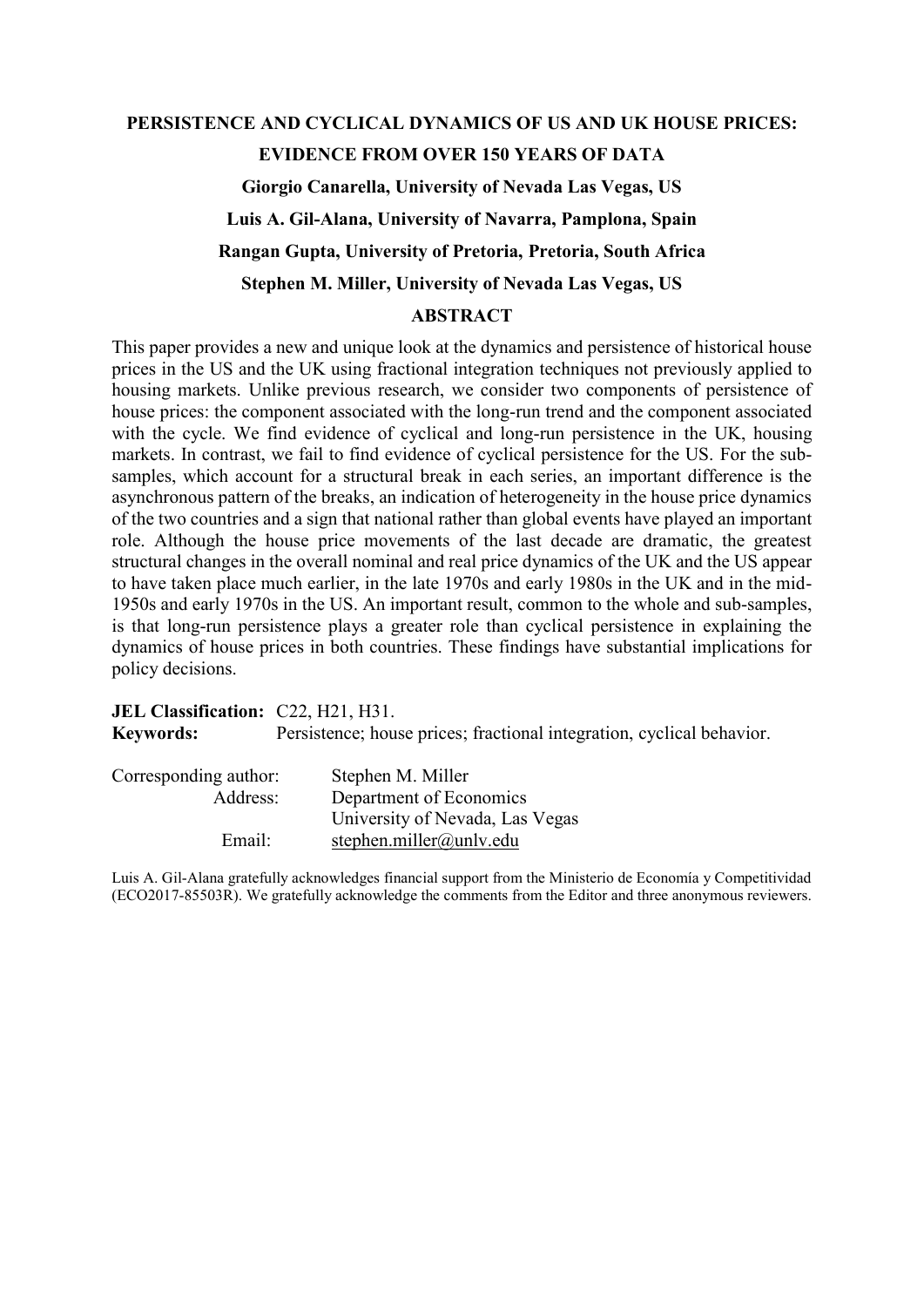## 1. Introduction

In recent years, considerable interest focuses on the housing markets, and a sizable literature recognizes that housing markets play a critical role in the economy, the business cycle, and the financial system. Evidence from recent economic history include Case et al. (2005), Carroll et al. (2011), Attanasio et al. (2011), Chen et al. (2018), Davis and Heathcote (2005), Leamer  $(2007)$ , Funke and Paetz  $(2013)$ , and many others.<sup>1</sup> The important role of housing markets in the business cycle became painfully clear during the collapse of the sub-prime mortgage market in late 2006 and the resulting severe recession and financial crisis of 2007-2009, the worst since World War II (Mian and Sufi, 2010). Shiller (2007) claims that the housing bubble that began in the mid-1990s is the major, if not the only, cause of the sub-prime mortgage crisis and the worldwide economic and financial crisis of 2007–2009. Leamer (2007) offers a more provocative assertion, arguing that for the US, "housing is the business cycle" or, more precisely, that house prices drive the US business cycle.<sup>2</sup>

 Arguably, the recent financial crisis, more than any other macroeconomic event, underscores the importance of understanding the dynamics of house prices, and, in particular, the role of persistence and the effect of shocks on house price dynamics. Numerous empirical studies have analyzed these issues using alternative time-series methods, including univariate and panel unit-root tests, and fractional-integration. This literature is not only relevant to our understanding of the dynamics of house prices, but also sheds some light on and at times questions the appropriateness of theoretical urban and housing models. For instance, Capozza and Helsley (1989, 1990) suggest that an equilibrium relationship exists between real house 1

<sup>&</sup>lt;sup>1</sup> Evidence of the strong link between housing markets and the economy is not only provided by recent economic history, but also by the entire postwar era (Holly and Jones, 1997) and even predates the Industrial Revolution (Eichholtz, Straetmans and Theebe, 2012).

<sup>&</sup>lt;sup>2</sup> Alvarez et al. (2010) for the Euro area, Ferrara and Vigna (2010) for France, and Alvarez and Cabrero (2010) for Spain provide empirical evidence on the leading nature of housing markets and house prices with respect to the business cycles.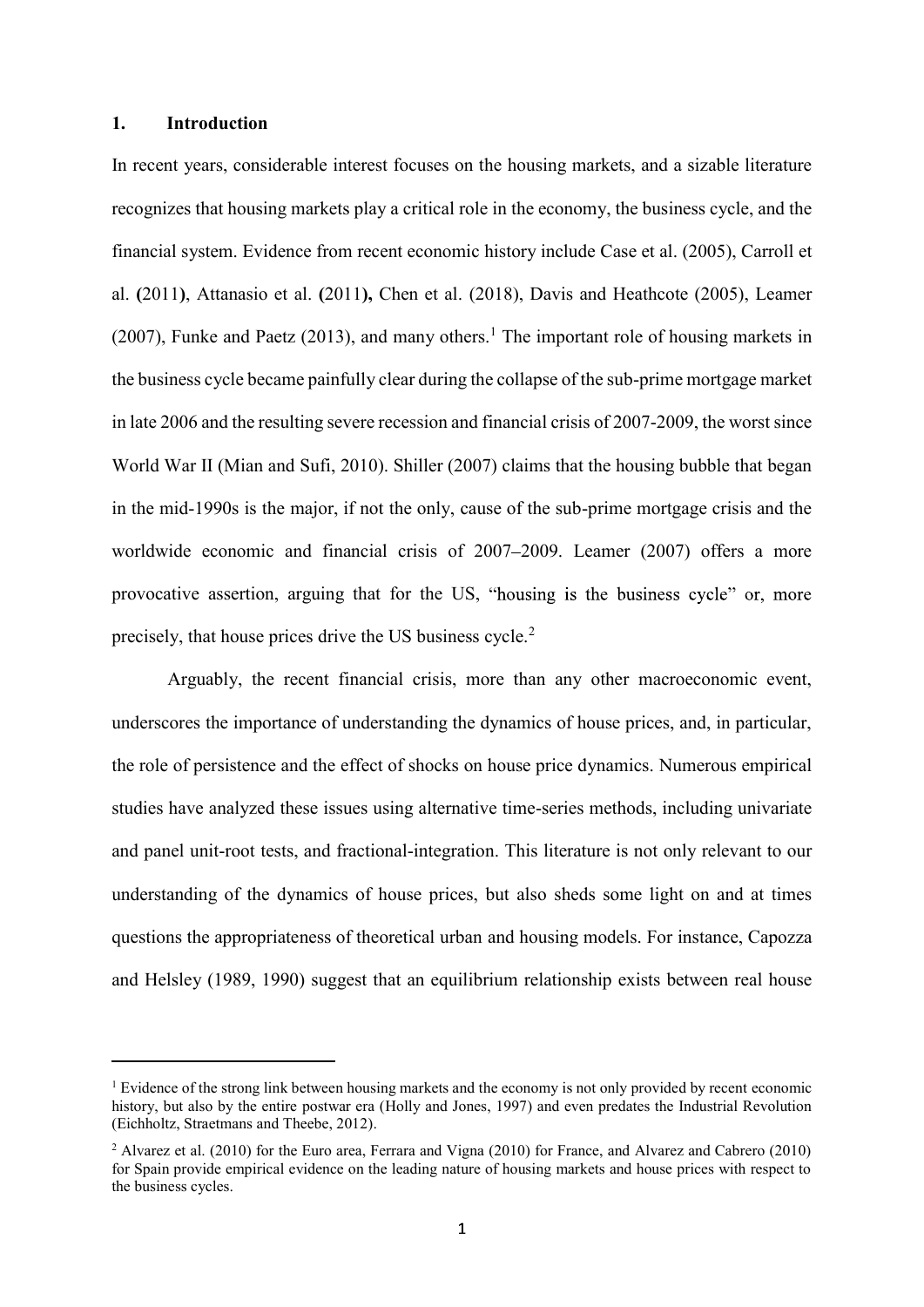prices and real income. If real income has a unit root and house prices are stationary, however, then the equilibrium relationship between real house price and real income does not seem plausible, given the time-series characteristic of the two data series.

Meen (1999) and Peterson et al. (2002) find that the UK house prices follow a unit-root process. Meen (2002) fails to reject the unit root in house prices in the UK and the US. Muñoz (2004) and Clark and Coggin (2011) fail to reject the unit-root hypothesis of house prices in the US. Arestis and González (2014) confirm the presence of a unit root in house prices of 18 OECD countries. In contrast, Cook and Vougas (2009) support the stationarity of UK housing prices but with structural change. More recently, Zhang et al. (2016) present evidence from a 120-year national dataset that US house prices are trend stationary. e equilibrium relationship between real house price and real income does not seem<br>le, given the time-series characteristic of the two data series.<br>Meen (1999) and Peterson et al. (2002) find that the UK house prices follow

root tests discriminate between stationary and nonstationary processes, but do not allow for fractional alternatives, where the nonstationarity property of the data may overlap their meanreversion property, and where stationarity may not exclude persistence. The standard practice to achieve stationarity differences the data. It is possible that to achieve stationarity, however, only fractional differencing is required (Granger, 1980). In this case, the process is fractionally integrated, or  $I(d)$ . The fractional integration approach is more general than the standard method that only consider  $I(0)$  and  $I(1)$  processes, since it allows d to be any real number, including a fractional value. If  $d = 0$ , the process exhibits "short memory" and the values of the autocorrelations show a fast exponential decay. In contrast, if  $d > 0$ , the process displays "long memory" and the values of the autocorrelations show a slow hyperbolic decay. If  $0 \le d \le 0.5$ , the process is stationary, while  $d \geq 0.5$  implies nonstationarity. Moreover, if  $d < 1$ , the process exhibits mean reversion, which implies that if  $0.5 \le d \le 1$ , the process is nonstationary, but mean reverting, while if  $d \ge 1$  the process is nonstationary, but not mean reverting. Examples of papers that model house prices as fractional integration processes include Barros et al. (2012,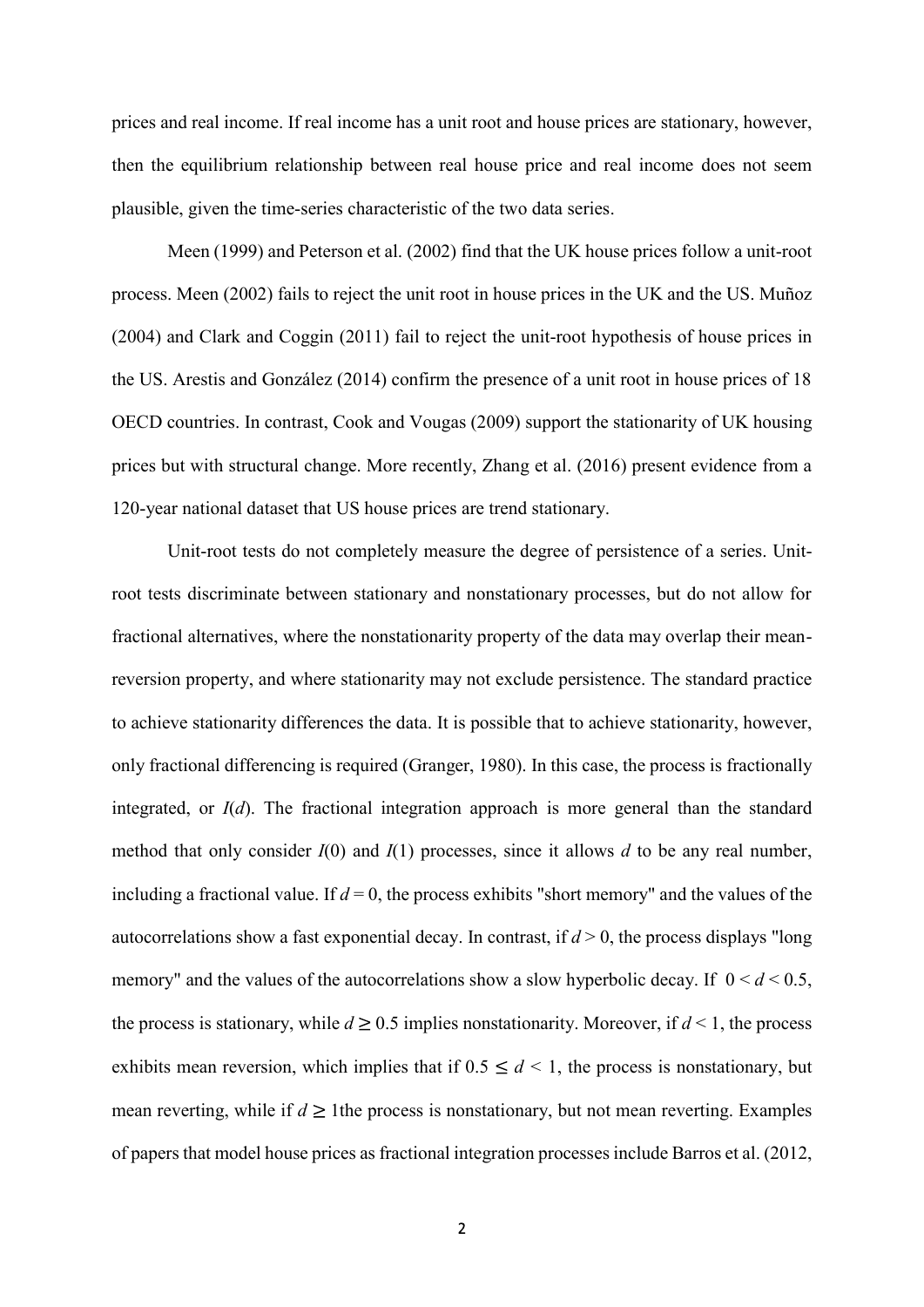2015), Gil-Alana et al. (2014), Gil-Alana et al. (2013), and Gupta et al. (2014). Two observations, however, are warranted regarding this empirical literature. First, none of these studies tests for the presence of structural breaks in the series. Second, all these studies test only for the presence of long-run persistence in house prices. That is, the failure to include all relevant stochastic characteristics may lead to a biased estimate of the long-run persistence.

Our paper provides a new and unique look at the dynamics and persistence of historical house prices in the US and the UK, using methods not previously applied to housing markets. We use yearly data on real and nominal house prices over a period from 1830 to 2016 for the US, and from 1845 to 2016 for the UK, which provides a much longer perspective on the behavior of house prices than commonly appears in the literature, where most empirical work uses data starting from the 1980s or later. We also differ, however, from previous fractional integration research as we extend the fractional integration methodology by taking into account two components of house price persistence (i.e., the component affecting the long run trend, and the component affecting the cyclical structure).<sup>3</sup> In spectral analysis, persistence related to the long-run trend is persistence at frequency zero, while persistence related to the cyclical pattern of the data is persistence at a frequency away from zero.

We hypothesize that persistence of house prices may play different roles in the long run and in the cycle and that modeling jointly these two closely related components of the house price provides a much broader and more comprehensive view of the housing market dynamics and persistence. Typically, house prices exhibit a peak in the periodogram at zero frequency, which indicates long-run persistence, but also at a frequency away from zero, indicating cyclical dynamics. Testing for persistence while ignoring the cyclical component of persistence tends to overestimate long-run persistence. The available evidence suggests that the periodicity of economic and financial data ranges from five to ten years and, in most cases, researchers

<sup>&</sup>lt;sup>3</sup> Several studies document the relevance of the cyclical structure of many economic data. See Gray et al. (1989).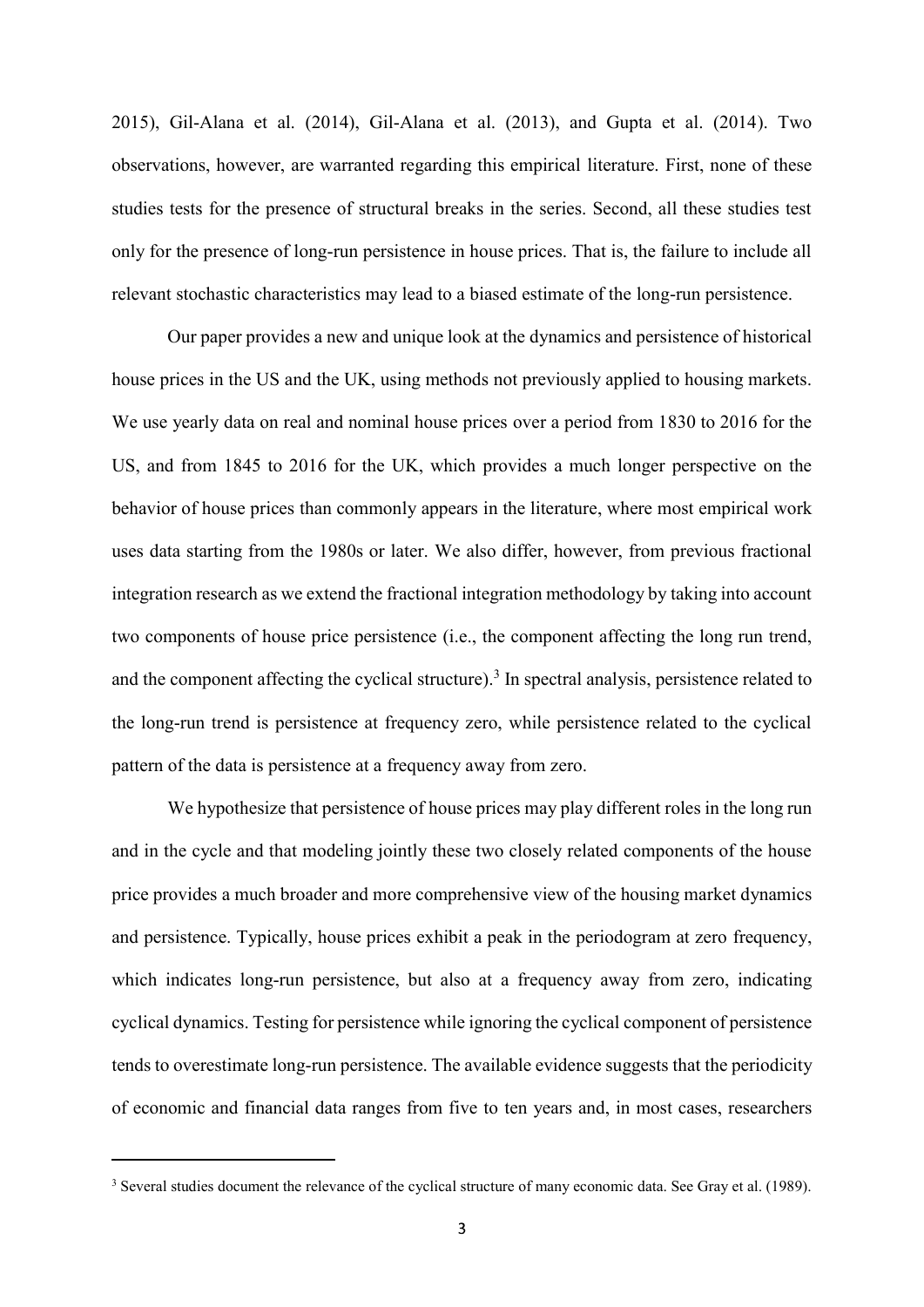estimate a periodicity of about six years (e.g., Baxter and King, 1999; Canova, 1998; and King and Rebelo, 1999).

We consider three different fractional integration models -- a standard model, defined by a process with a pole in the spectrum at the zero frequency, a process with a pole at the nonzero frequency, and a composite model by incorporating poles at zero and non-zero frequencies in a single framework. Thus, the third model estimates jointly the two components of persistence in house prices. We estimate each of the three models using the parametric procedure of Robinson (1994). This approach has two distinctive features compared with other methods. First, it does not require normality, which is an assumption rarely satisfied by economic data, and, second, and most importantly, the tests exhibit standard null distributions.

Finally, we examine the possibility of a structural break in the data. This is a relevant issue, not only because of the historical breadth of the data, but also because fractional integration and structural breaks can easily be confused. We account for this issue by reestimating the fractional models using two sub-samples, with the dates identified by the Bai and Perron (2003) methodology.

The outline of the paper is as follows. Section 2 describes the models and outlines the main aspects of the fractional integration methodology. Section 3 presents the data. Section 4 reports the full sample results, while Section 5 deals with the analysis of breaks. Policy implications appear in Section 6.

## 2. The models

Let  $d_L$  and  $d_C$  be, respectively, the long-run and cyclical orders of integration. We consider three fractional integration models. The first  $I(d_L)$  model is the standard model of the form advocated, for example, in Gil-Alana and Robinson (1997). The model incorporates two equations. The first accommodates the deterministic terms, while the second expresses the conventional fractional integration model.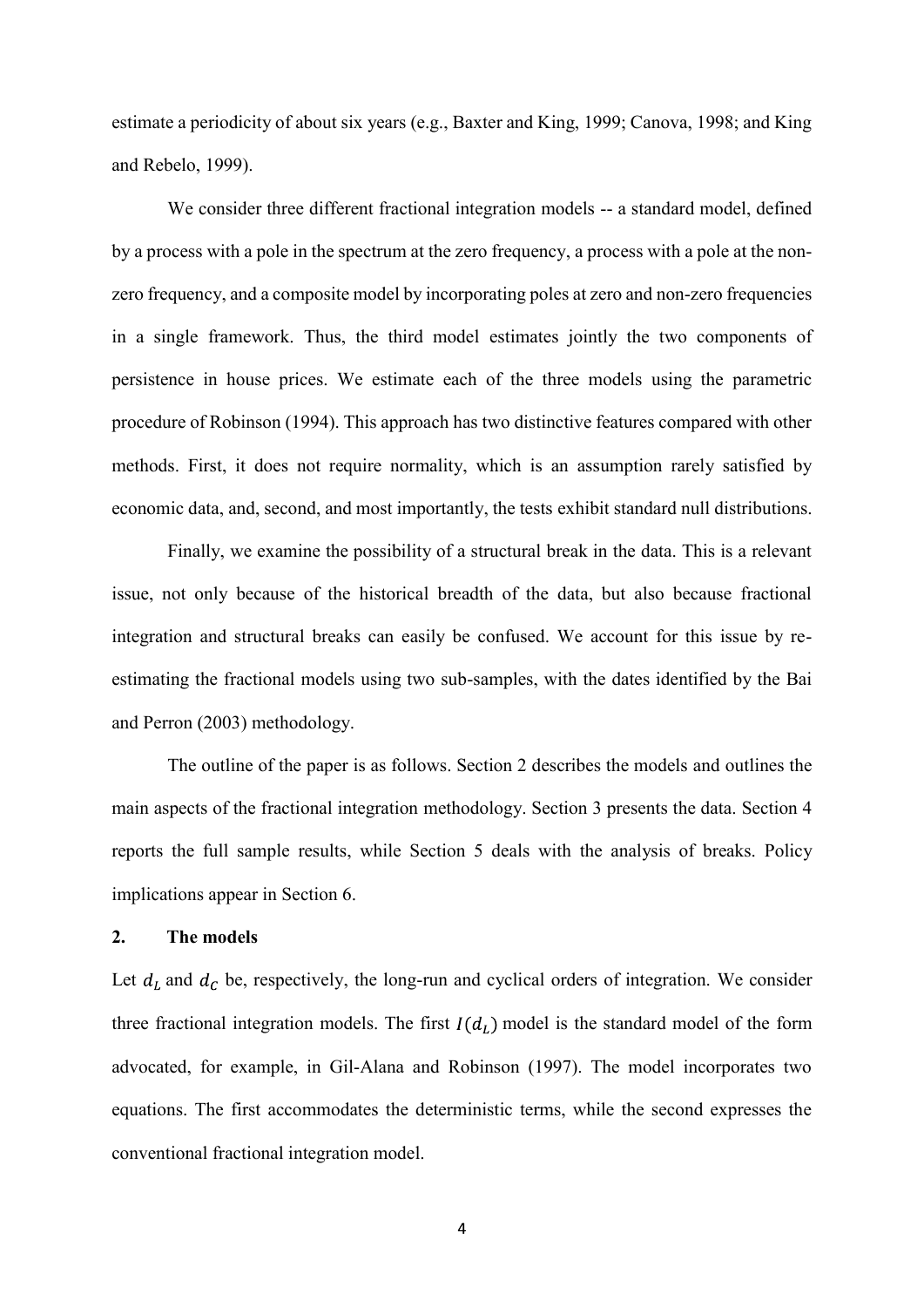$$
y_t = \beta_0 + \beta_1 t + x_t, \qquad (1 - L)^{d_L} x_t = u_t, \qquad t = 1, 2, \dots,
$$
 (1)

Where  $y_t$  is the observed time series,  $\beta_0$  and  $\beta_1$  are the coefficients corresponding, respectively, to the intercept and linear time trend, L is the lag operator ( $Lx_t = x_{t-1}$ ), and  $x_t$  is  $I(d_t)$ , where  $d_L$  refers to the zero (long-run) frequency order of integration.

Note that the specification in equation (1) includes the standard  $I(1)$  case, which is employed in the literature for unit-root testing, when  $d<sub>L</sub> = 1$ . In such cases, shocks are permanent. The fact that  $x_t$  is  $I(d_t)$  implies that we can express its spectral density function as follows:

$$
f_{\mathcal{X}}(\lambda) = \frac{\sigma^2}{2\pi} \left| 1 - e^{i\lambda} \right|^{-2d_{L}}, \quad -\pi \leq \lambda < \pi. \tag{2}
$$

Thus,

$$
f_{\mathbf{x}}(\lambda) \to \infty \quad as \quad \lambda \to 0^+ \tag{3}
$$

We observe this feature in many aggregated data. The spectrum, however, may display a pole or singularity at a non-zero frequency. In this case, the process may still display long memory, but the autocorrelations exhibit a cyclical structure that decay slowly. This is a property of the Gegenbauer processes (Gil-Alana, 2001), defined as

$$
(1 - 2\cos w_r L + L^2)^d x_t = u_t, \quad t = 1, 2, \dots,
$$
\n(4)

where  $w_r = 2\pi r/T$  with  $r = T/i$ , where j indicates the number of periods per cycle and r the frequency with a singularity or pole in the spectrum. Note that if  $r = 0$ , the fractional polynomial in equation (4) becomes  $(1 - L)^{2d}$ , which is the polynomial associated with the  $I(d_L)$  model. Gray et al. (1989) show that  $x_t$  in equation (4) is stationary if  $|\mu| < 1$  and  $d <$ 0.50 or if  $|\mu| = 1$  and  $d < 0.25$ , where  $\mu = \cos w_r$ . These authors also show that we can express the polynomial in equation (4) in terms of the orthogonal Gegenbauer polynomials  $C_{i,d}(\mu)$  such that for all  $d \neq 0$ ,

$$
(1 - 2\mu L + L^2)^{-d} = \sum_{j=0}^{\infty} C_{j,d}(\mu) L^j.
$$
 (5)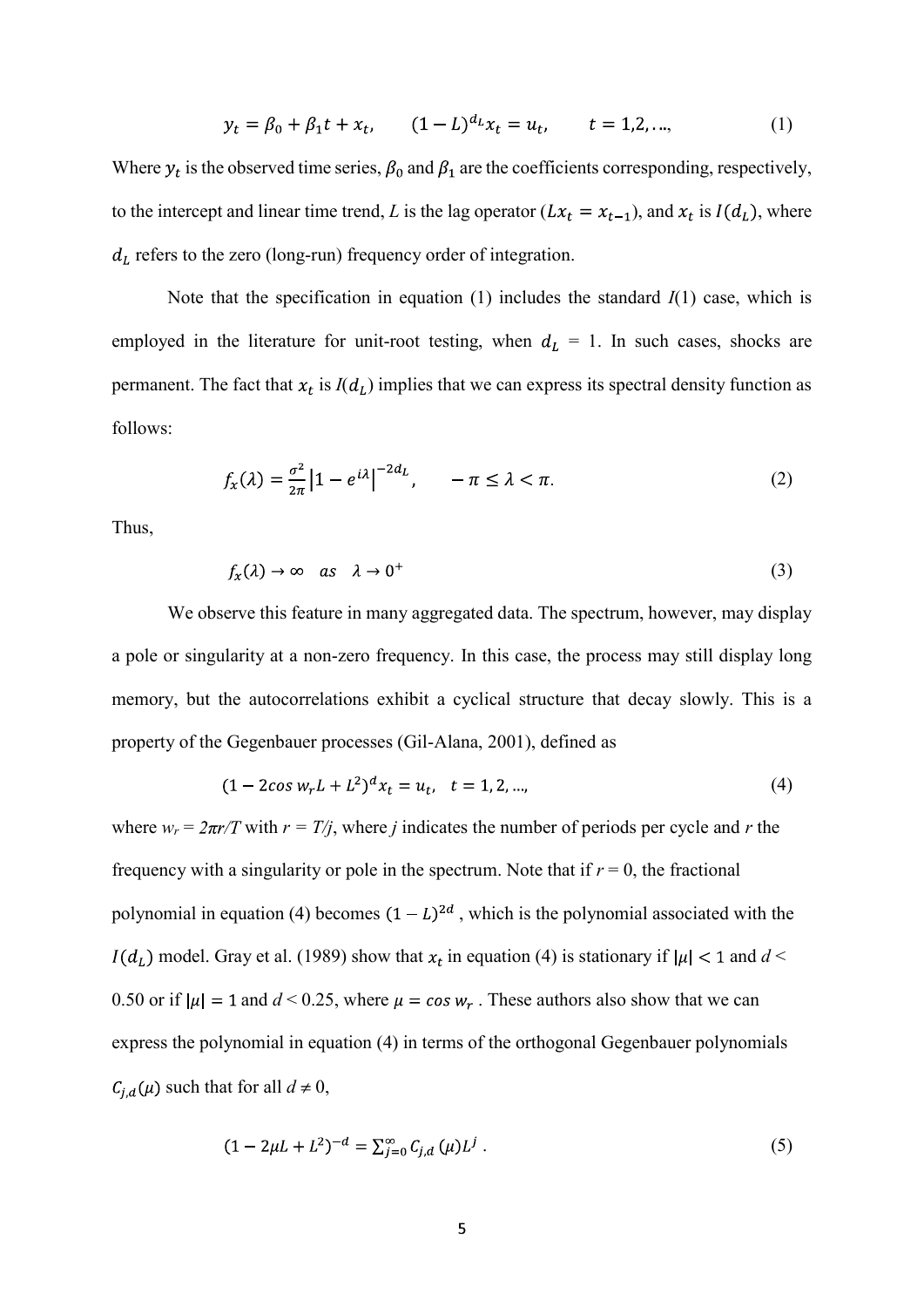Thus, the process in equation (4) becomes:

$$
x_t = \sum_{j=0}^{t-1} C_{j,d_c}(\mu) u_{t-j}, \qquad t = 1,2,\ldots,
$$

and when  $d = 1$ , reduces to

$$
x_t = 2\mu x_{t-1} - x_{t-2} + u_t, \qquad t = 1, 2, \dots,
$$
\n<sup>(6)</sup>

which is a cyclical  $I(1)$  process of the form proposed earlier by Ahtola and Tiao (1987), Bierens (2001), and others to test for unit-root cycles in AR(2) models. Note that in this model, the spectral density of  $x_t$  is given by:

$$
f_{x}(\lambda) = \frac{\sigma^2}{2\pi} \left| 1 - 2 \mu e^{i\lambda} + e^{2i\lambda} \right|^{-2d_{L}}, \qquad -\pi \le \lambda < \pi,\tag{7}
$$

Thus, the second model is the cyclical  $d_c$  model (Gil-Alana, 2001), which can be specified as follows:

$$
(1 - 2\mu L + L^2)^{d_c} x_t = u_t, \quad t = 1, 2, \dots,
$$
\n(8)

where  $d_C$  refers to the cyclical order of integration.<sup>4</sup> As in the  $I(d_L)$  model, the fractional order of integration can be any real number and  $u_t$  is assumed  $I(0)$ .

Finally, in the third model,  $I(d_L, d_C)$  incorporates the two structures dealing with the degree of persistence in a single framework. That is, we include a structure producing a singularity at the zero frequency (long-run trend) along with another one corresponding to the cyclical frequency. The model is given by:

$$
(1 - L)^{d_L}(1 - 2\mu + L^2)^{d_C}x_t = u_t, \quad t = 1, 2, \dots,
$$
\n(9)

Caporale and Gil-Alana (2016, 2014a, b, 2017) provide detailed technical explanations about estimation and testing procedures suggested by Robinson (1994).

## 3. Data

<sup>&</sup>lt;sup>4</sup> The parameter  $\mu$  is defined as cosw, where  $w = 2\pi/r$ , r indicating the number of time periods per cycle.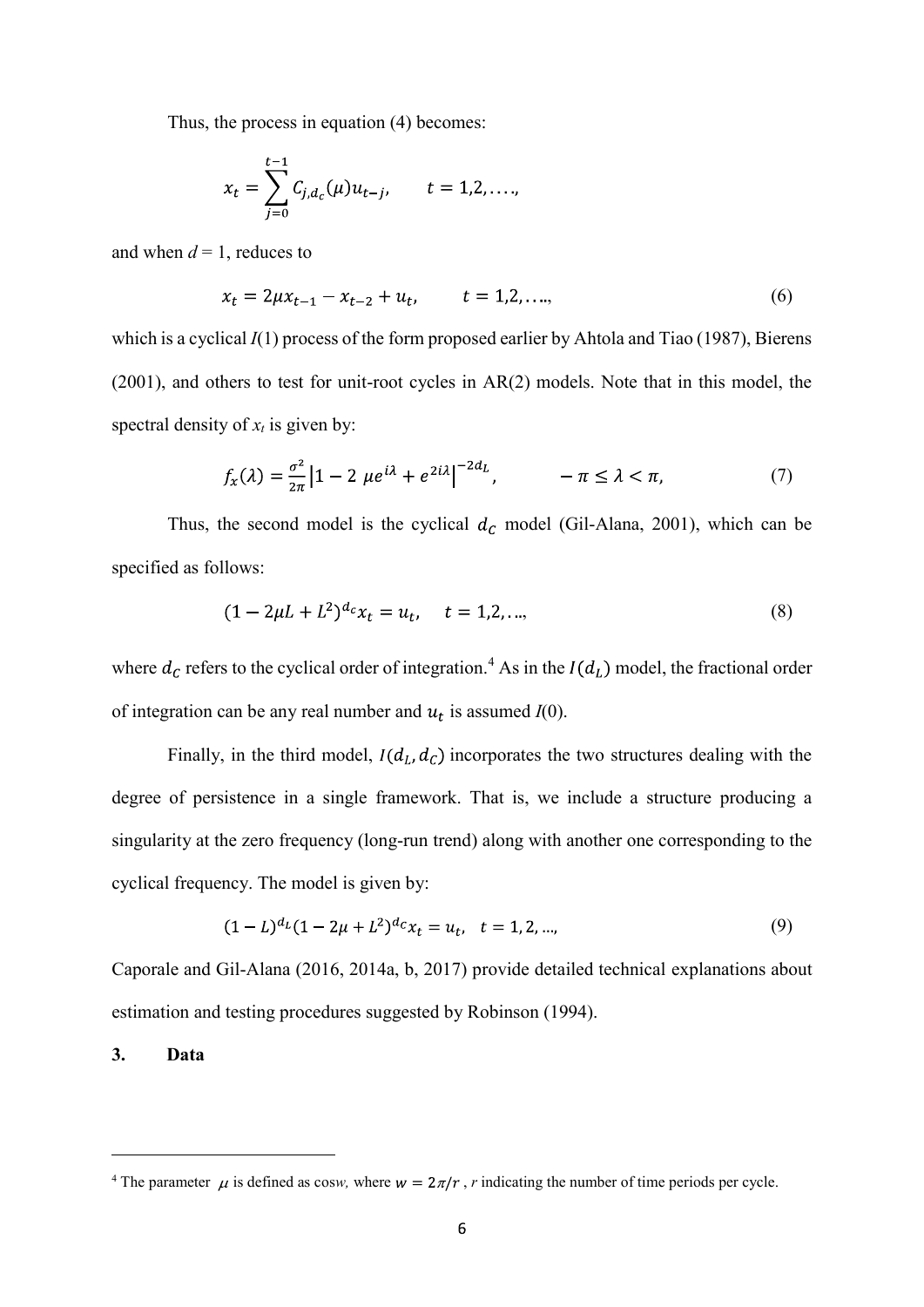We compile a dataset of annual time series for the US and the UK spanning 1830-2016 and<br>1845-2016, respectively, which includes nominal and real house prices, with real values<br>obtained by deflating the nominal house prices 1845-2016, respectively, which includes nominal and real house prices, with real values obtained by deflating the nominal house prices with the consumer price index. Thus, the US sample contains 187 observations while the UK sample contains 172 observations.

The nominal house price index (i.e., Winans International Real Estate Index, WIREI) for the US comes from the Global Financial Database (https://www.globalfinancialdata.com/). We deflate this index by the Consumer Price Index (CPI) to derive the US real house price index. The CPI data come from the website of Robert Sahr (http://oregonstate.edu/cla/polisci/sahr/sahr). The nominal house price and the Consumer Price Index data for the UK come from the database A Millennium of Macroeconomic Data maintained by the Bank of England at: https://www.bankofengland.co.uk/statistics/researchdatasets as part of the Three Centuries of Macroeconomic Data project. For a summary overview of the methodology and construction of this database, see Thomas and Dimsdale (2017).

As in the US case, we obtain the UK real house price index by deflating the nominal index by the CPI. An advantage of these historical samples is the ability to examine how the housing markets of these two countries evolve over time, covering almost their entire modern economic history. These series are the longest available annual data on house prices in the US and the UK. From the perspective of fractional integration, however, they are relatively small samples. The US sample contains 187 observations while the UK sample contains 172 observations.

Figure 1 plots the US and UK real and nominal price series in their log-transformed form as well as the first differences of the log-transformed data. Several observations come from the descriptive analysis of the data. First, real and nominal house prices increased in both the UK and the US over the sample periods. Between 1845 and 2016, UK house prices rose at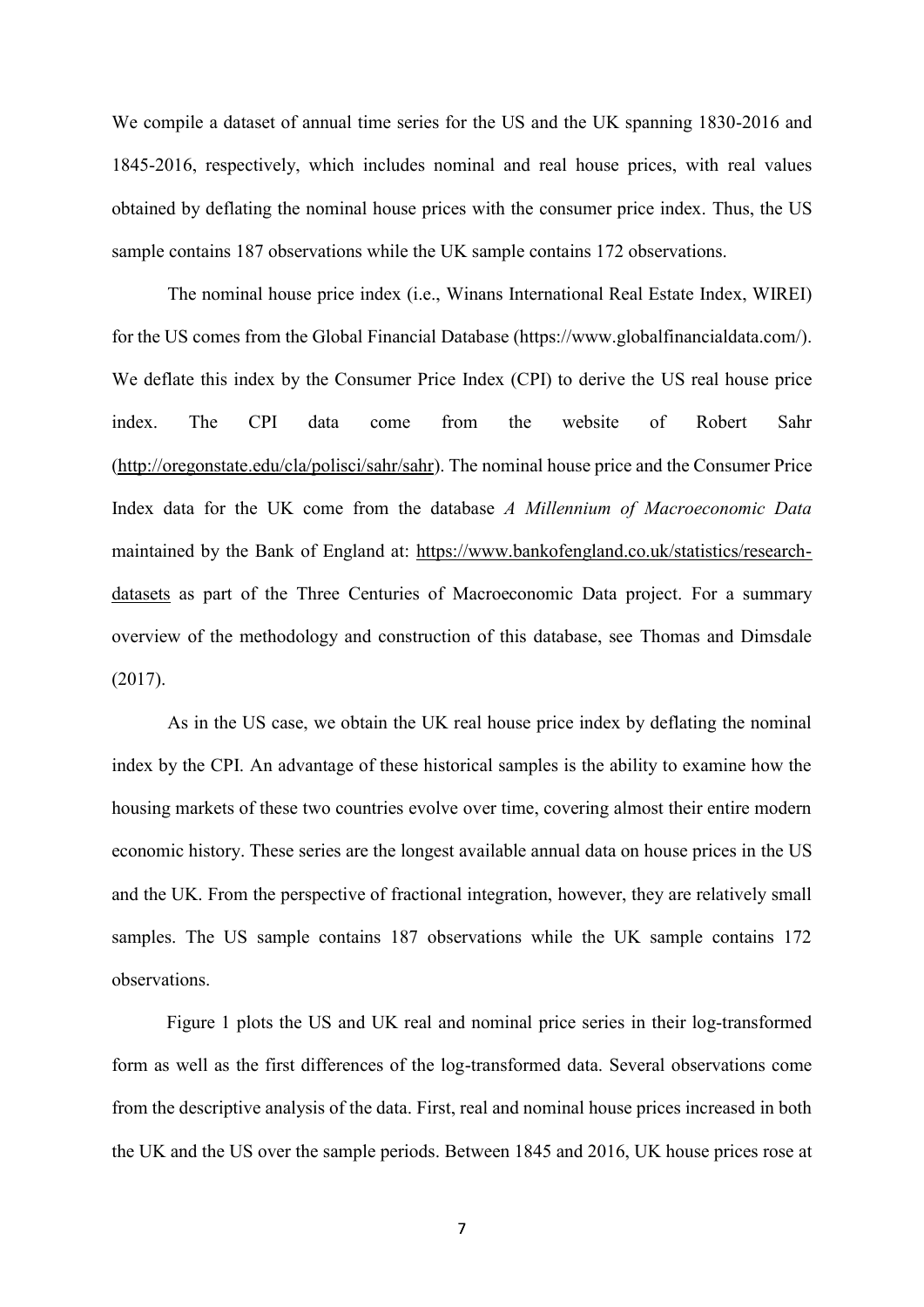an average annual rate of growth of 3.8 percent in nominal terms and 1.1 percent in real terms. By comparison, between 1830 and 2016, US house prices rose at an average annual rate of growth of 3.5 percent in nominal terms and 1.7 percent in real terms. Second, the growth of nominal and real US and UK house prices has experienced different rates over time. UK house prices in real and nominal terms remained relatively stable from 1845 to 1898. Between 1899 and 1941, however, UK house prices fell on average by 1.2 percent per year in real terms, although they increased by 1.1 percent per year in nominal terms. After World War II, UK house prices began a positive trend, with particularly high growth rates in the 1990s until the Great Recession. During the Great Recession (2007-2009), UK house prices declined on average by 6.3 percent per year in real terms and 4.5 percent per year in nominal terms, and did not recover at the end of the Great Recession, reaching new lows in 2012.

By comparison, US house prices in nominal terms remained relatively stable until the 1950s. US house prices in real terms increased by 1.6 per year until World War I, contracted during the war, and recovered during the interwar period. During the Great Depression (1929- 1939), US house prices fell by 1.6 percent per year in real terms and by 3.5 percent in nominal terms. Following World War II, US house prices first surged then remained remarkably stable until the early 1990s. During the past two decades, US house prices increased substantially before falling steeply during the Great Recession and beginning to recover only five years after the end of the Great Recession.

Since 2012, the increase in house prices in the US rose more dramatically that in the UK. The real estate bubble, where house prices peaked in early 2006, started to decline in 2006 and 2007, and reached new lows in 2012, appears pronounced in both countries.<sup>5</sup><br>
The periodograms of the log transformed data show the highest values in the close vicinity of the zero frequency

 $\delta$  The periodograms of the log-transformed data show the highest values in the close vicinity of the zero frequency, while the periodograms of the first differences on the log-transformed data display the highest values at a nonzero frequency, providing evidence of cyclical patterns, with the exception of the UK log-transformed nominal price.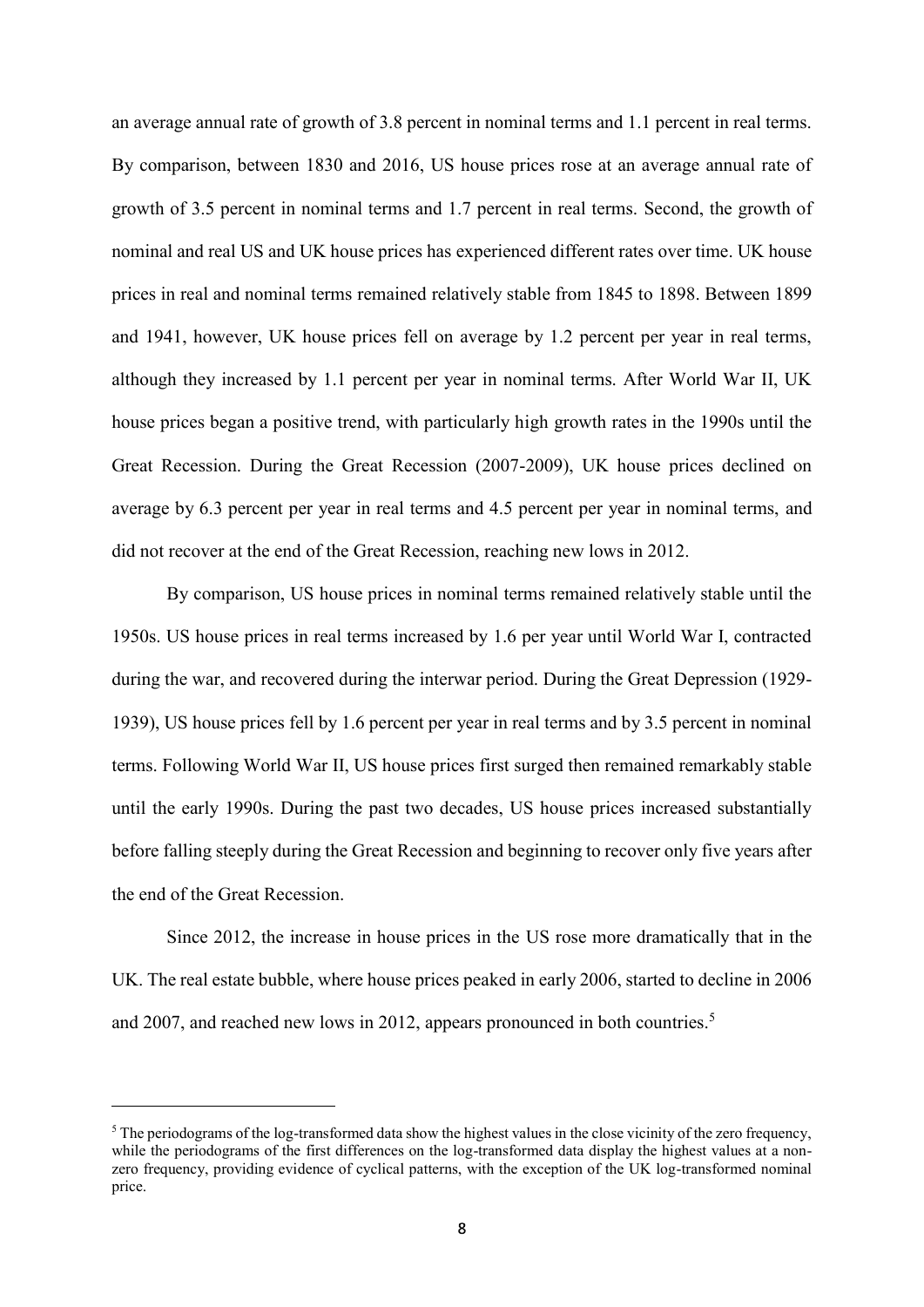#### 4. Empirical results for the whole sample

### 4.1 Results from the long-run  $I(d_L)$  model

Table 1 reports the whole sample estimates of the degree of fractional integration  $d = d_L$  in the first model,  $I(d_L)$ , which considers only the long-run component of persistence of the series. We assume that the disturbances are uncorrelated (white noise) (top panel of Table 1) and autocorrelated (bottom panel of Table 1). In the latter case, we use a non-parametric approach proposed by Bloomfield (1973) that approximates highly parameterized ARMA processes with a few number of parameters and that accommodates extremely well in the context of fractional integration (Gil-Alana, 2004; Velasco and Robinson, 2000). For each series, we consider the three standard cases examined in the literature: (*i*) no deterministic terms (i.e.,  $\beta_0 = \beta_1 = 0$ ), (ii) an intercept and no trend ( $\beta_0$  unknown, and  $\beta_1 = 0$ ), and (iii) a constant with a linear time trend ( $\beta_0$  and  $\beta_1$  unknown). We obtain estimates of  $d_L$  by using the Whittle function in the frequency domain (Dahlhaus, 1989). Together with the estimates, we also report the 95-percent confidence bands of the non-rejection values of  $d<sub>L</sub>$ , using the parametric procedures outlined autocorrelated (bottom panel of Table 1). In the latter case, we use a non-parametric approach<br>proposed by Bloomfield (1973) that approximates highly parameterized ARMA processes with<br>a few number of parameters and that a selected cases according to the significance of the alternative deterministic terms. Note that Robinson's (1994) parametric approach does not require preliminary differencing. Thus, it allows us to test any real value  $d<sub>L</sub>$  encompassing both stationary and nonstationary hypotheses.

The results of the estimation of the  $I(d_L)$  model use the log-transformed house prices. In Table 1, under the assumption of no autocorrelation, the empirical results suggest that the house-price dynamics in the US and UK differ substantially. We observe that the time trend does not achieve statistical significance for the UK nominal and real house prices nor for the US real house price. For the nominal house price in the US, however, the time trend achieves significance.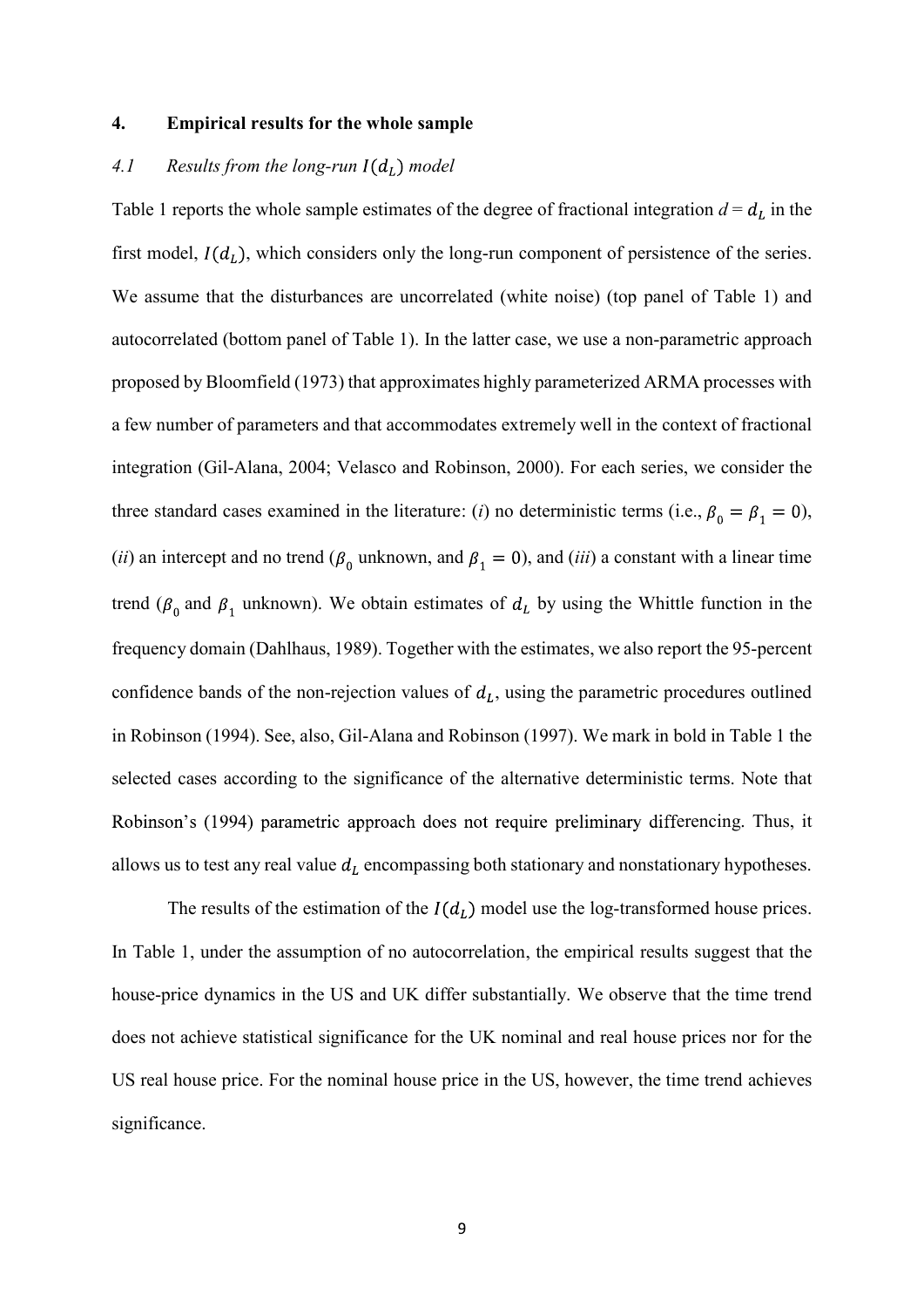We also observe that the estimates of  $d<sub>L</sub>$  are much higher for the two UK house prices than for the US prices. For the UK, the estimated values of  $d<sub>L</sub>$  equal 1.60 and 1.61, respectively, for the nominal and real prices, implying that we can decisively reject the unit-root null hypothesis in favor of  $d<sub>L</sub> > 1$  as the confidence bands in these cases all exceed one. We cannot reject, however, the unit-root null hypothesis for the US house prices, where the estimated values of  $d<sub>L</sub>$  are 1.04 and 0.98, respectively, for the nominal and real prices.

## [Insert Tables 1 and 2 about here]

When we permit autocorrelated disturbances the differences are somewhat reduced. The time trend becomes statistically significant in all four cases. The estimates of  $d<sub>L</sub>$  are substantially reduced: 1.21 and 0.92 for the nominal and real UK series, and 0.88 and 0.67 for the corresponding US series. We cannot reject the unit-root hypotheses for the two US house prices and for the real UK price. For the UK nominal price, however, we still reject the unitroot hypothesis in favor of  $d_l > 1$ .

Given that the disparities in the results in Table 1 depend on whether we permit autocorrelation or not, we further estimate  $d<sub>L</sub>$  using a semiparametric approach, where we make no assumption on the structure of the error term. Table 2 displays the estimates of  $d_L$  based on the "local" Whittle semiparametric method (Robinson, 1995). The estimation requires the selection of the bandwidth parameter. The Table presents results for selected bandwidth values  $(m = 11, 12, ..., 16)$ , reported at the top.<sup>6</sup> Bold type identifies evidence of unit roots. The 95percent confidence bands for the unit-root hypothesis are reported at the bottom of the Table. prices and for the real UK price. For the UK nominal price, however, we still reject the unit-<br>root hypothesis in favor of  $d_L > 1$ .<br>Given that the disparities in the results in Table 1 depend on whether we permit<br>autocorr lower than the corresponding parametric estimates. For the UK house prices, we find no evidence of mean reversion. For any reported value of the bandwidth parameter, we reject the

 $6$  The choice of the bandwidth  $(m)$  shows the trade-off between bias and variance: the asymptotic variance and the bias decrease and increase, respectively, with m.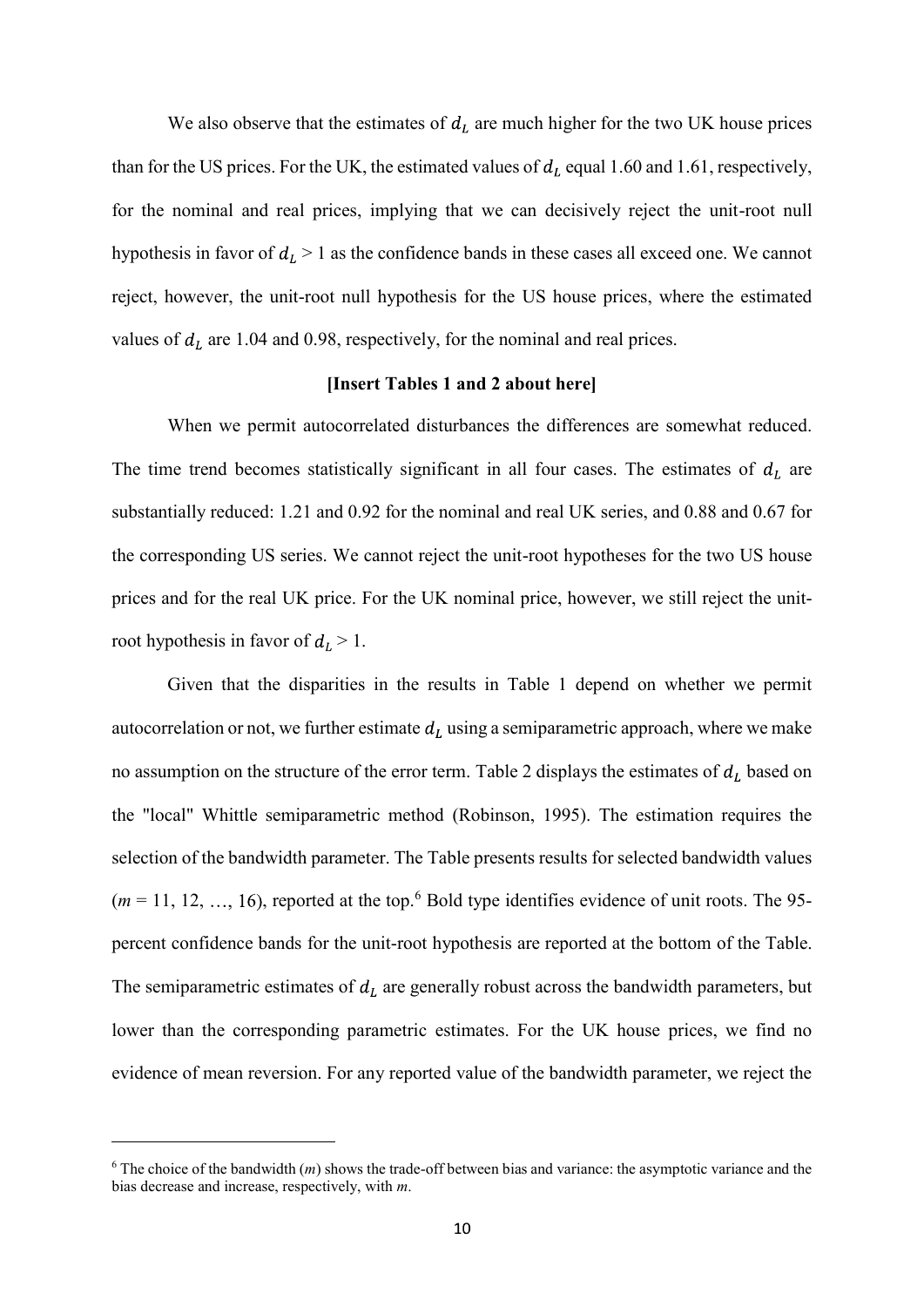unit-root hypothesis for the UK nominal house price in favor of the alternative of  $d_L > 1$ , but<br>cannot reject the unit-root hypothesis for the UK real house prices for any reported value of the<br>bandwidth parameter. By con cannot reject the unit-root hypothesis for the UK real house prices for any reported value of the bandwidth parameter. By contrast, we reject the unit-root null hypothesis for the US real house price for any reported value of the bandwidth parameter and, except for the first value of the bandwidth parameter, also for the nominal US house price. The estimates of  $d<sub>L</sub>$  for the US house prices are below 1 and we find mean reversion for almost any reported value of the bandwidth parameter. In general, we detect much less consistency between the parametric and unit-root hypothesis for the UK nominal house price in favor of the alternative of  $d_L > 1$ , but<br>cannot reject the unit-root hypothesis for the UK real house prices for any reported value of the<br>bandwidth parameter. By con particular, the UK estimates, more than the US estimates, may include an upward bias, since the model does not include the cyclical component. bandwidth parameter. By contrast, we reject the unit-root null hypothesis for the US real house<br>price for any reported value of the bandwidth parameter and, except for the first value of the<br>bandwidth parameter, also for

Thus, the evidence based exclusively on the  $I(d_L)$  model indicates some degree of substantially depending on the methodology employed. The UK house prices are either unitroot processes or display orders of integration significantly above one. In contrast, the US house prices are unit-root process in one case and mean-reverting nonstationary processes in all other cases.

## 4.2 Results from the cyclical  $I(d_C)$  model

Table 3 report the whole sample estimates of the second model, the  $I(d_C)$  model, which considers only the cyclical component of persistence. The high values of the  $d_L$  estimates in the  $I(d_L)$  model leads us to estimate the  $I(d_C)$  model using first differences of the logarithm of house prices (Panels A and C) and the mean-subtracted first differences (Panels B and D). As in the  $I(d_L)$  model, we assume that the error term is  $I(0)$ , and consider, once more, the two cases of no autocorrelation (Panels A and B) and autocorrelation (Bloomfield-type) (Panels C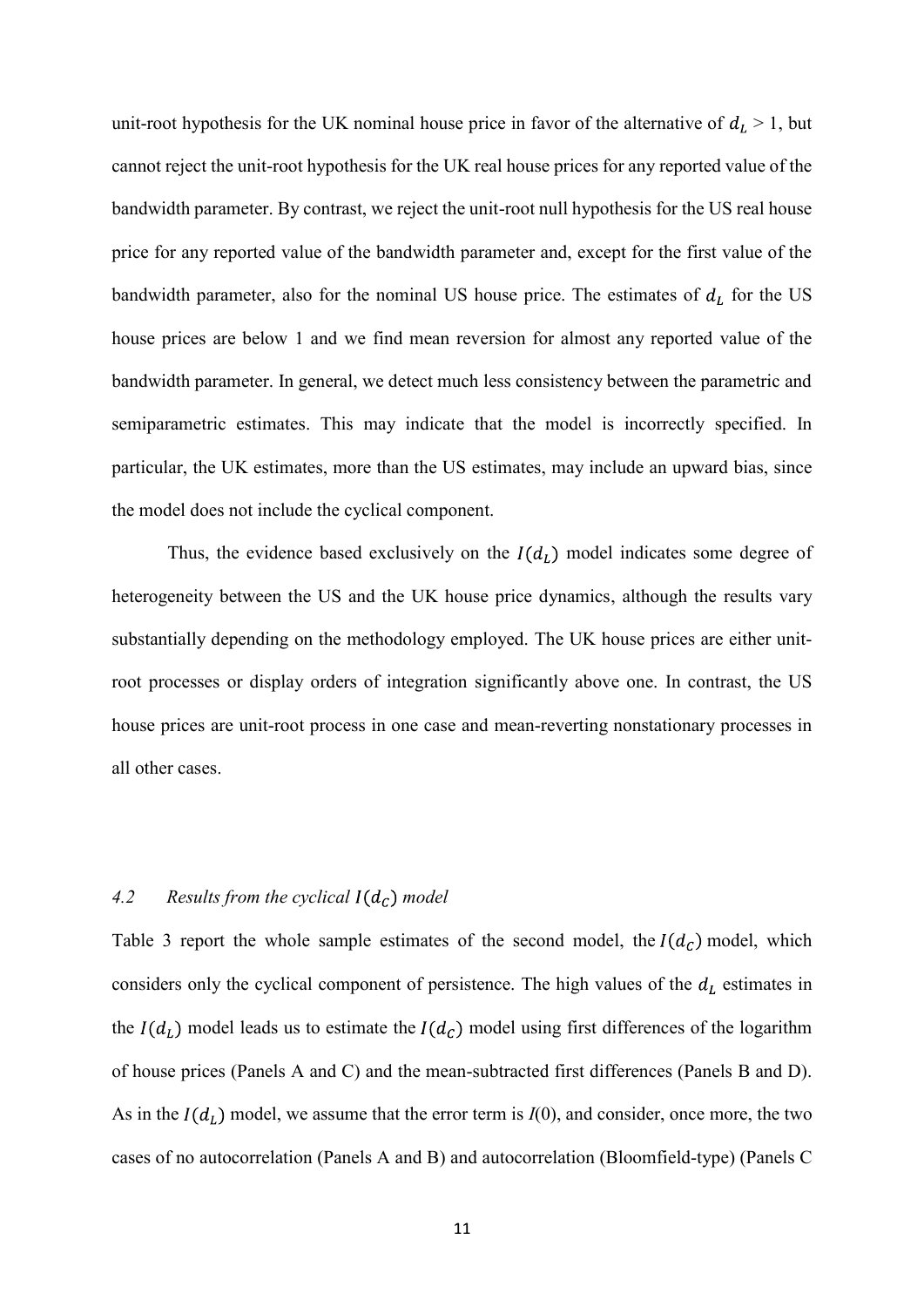and D). Little variation in the results exists across the two alternative assumptions on the error structure. Substantial differences in the cyclical component of persistence between the UK and the US house prices do exist. We observe that the cyclical component is much lower than the long-run component in both the UK and the US from Tables 1 and 2. For the UK, the estimates of  $d<sub>c</sub>$  are positive and less than 0.5, indicating that the cyclical component of persistence in UK house prices is stationary but has "long-memory" behavior. In contrast, the US estimates of  $d<sub>c</sub>$  are positive but not significantly different from zero, indicating that the cyclical component of persistence is stationary and displays "short-memory" behavior. Moreover, in the case of the UK, the cyclical component of persistence is much higher for nominal prices than for real prices. In the US case, instead, we see no significant differences.

### [Insert Table 3]

We also observe in Table 3 that the housing cycle presents more variability in the US than in the UK. The estimated periodicity (the value of j) ranges between 5 and 6 years for the UK and between 5 and 8 years for the US, which is consistent with the empirical literature on business cycles. These results are robust to changes in the assumptions of the error term and the treatment of the data.

# 4.3 Results from the  $I(d_L, d_C)$  model

Finally, we examine the model given by equation (9), which is more general than the previous two specifications in the sense that it includes two fractional integration parameters, one at the zero (long-run) frequency and the other at the cyclical frequency. Table 4 focuses on whitenoise errors (Panels A and B), as well as the autocorrelated (Bloomfield) case (Panels C and D).

## [Insert Table 4 about here]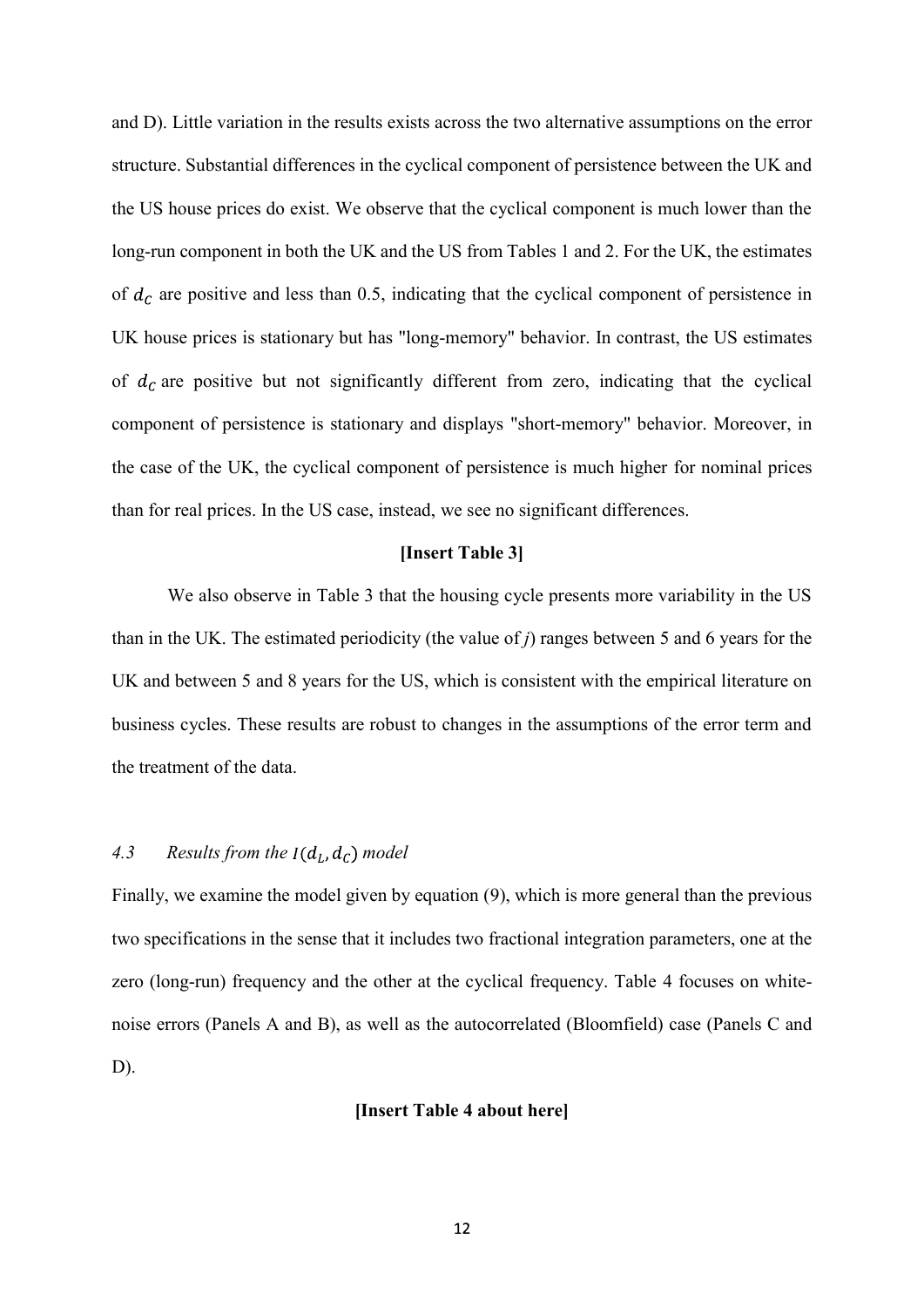The estimated periodicity (the value of  $j$ ) ranges between 5 and 6 years for the UK and the US, the US estimate is slightly smaller than the US estimate obtained by the  $I(d_C)$  model, but is still consistent with the empirical literature on business cycles. We find striking differences between the house price dynamics of the US and the UK as well as substantial similarities. For both the US and UK house prices, the estimates of  $d<sub>L</sub>$  substantially exceeds the estimate of  $d_c$  in all cases, implying that the long-run component plays a more important role than the cyclical component in explaining house price dynamics in the two countries. In both countries, the long-run component is less than one and greater than 0.5, suggesting that The estimated periodicity (the value of *j*) ranges between 5 and 6 years for the UK and<br>the US, the US estimate is slightly smaller than the US estimate obtained by the  $I(d_C)$  model,<br>but is still consistent with the empi UK is much higher than that of the US, especially when we include the assumption of autocorrelation in the residuals, implying that UK house prices take longer to revert to the initial equilibrium. Significant differences between the UK and the US also exist in the estimates of the cyclical component of persistence of house prices. For the UK, the estimates for the nominal series are positive and less than 0.5, indicating that the cyclical component of persistence in the UK nominal house prices is stationary, but has "long memory." In contrast, for the UK real home price and for the US nominal and real home prices, the estimates are positive but not significantly different from zero, indicating that the cyclical component of persistence is stationary, but has "short memory." For the UK, the cyclical component is much higher for the nominal price than for the real price. For US, instead, no significant difference exists. Thus, the cyclical component is only relevant for the UK nominal house price; for the US nominal and real house prices and for the UK real house price, the  $I(d_L)$  model sufficiently describes the persistence in the data.

An obvious but important caveat to these results is, however, in order. The analysis of historical datasets, such as the ones used in this work, is particularly vulnerable to the problem of structural change, which may limit the relevance of our conclusions. Housing markets in the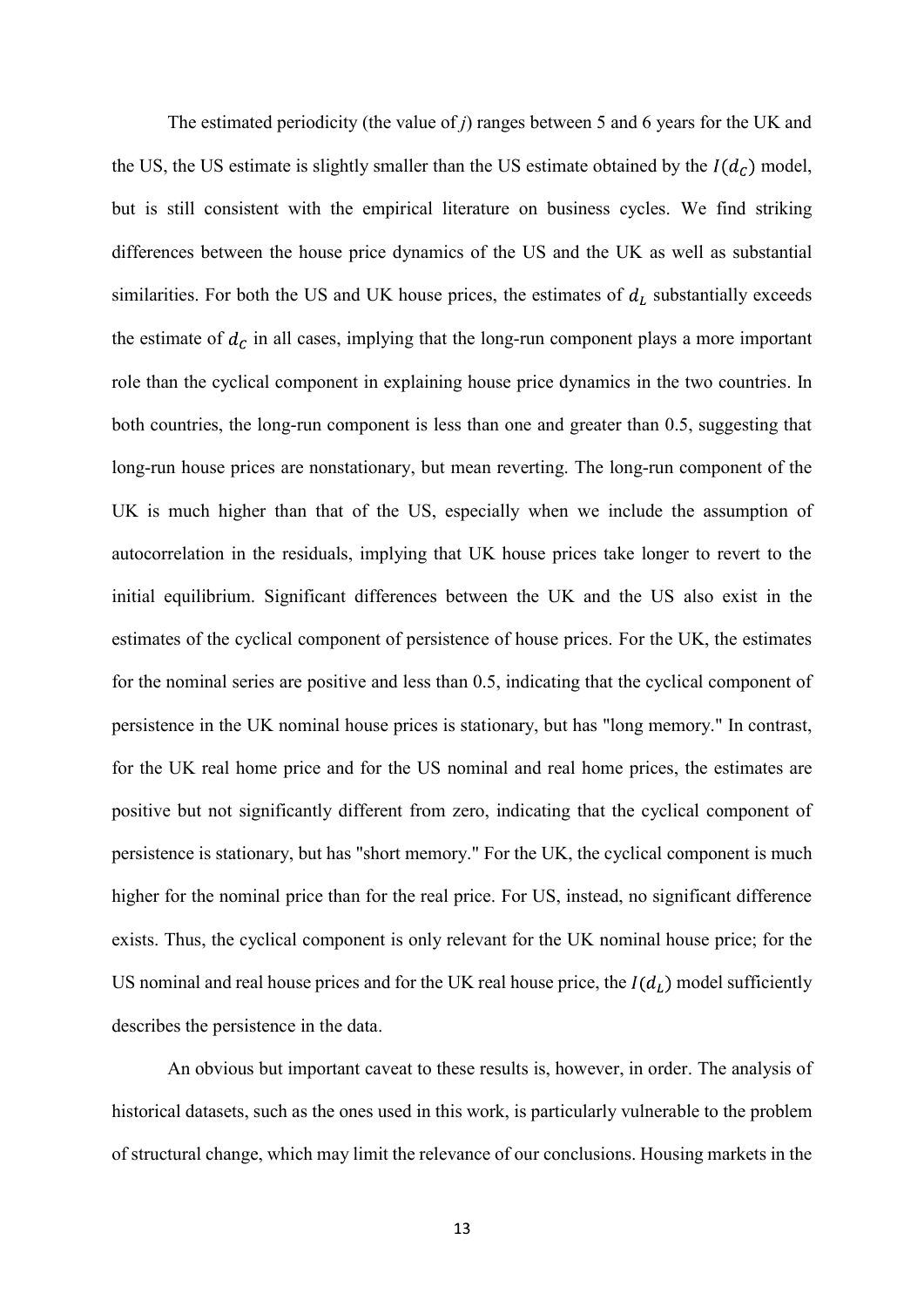US and the UK have experienced remarkable political and economic reforms, such as financial deregulation and liberalization, and technological advances, such as mortgage securitization. Our estimates in Section 4 have ignored this problem and, consequently, may include bias due to the presence of structural breaks in the data. We attempt to deal with this issue in the next section.

## 5. Structural breaks and sub-sample results

This section addresses the issue of structural breaks in the data. As earlier argued, this is a relevant issue not only because of the historical breadth of the data, but also because fractional integration and structural breaks are intimately related to and easily confused with each other (Gourieroux and Jasiak, 2001; Diebold and Inoue, 2001; Granger and Hyung, 2004; Sibbertsen, 2004; Smith, 2005; Gil-Alana, 2008, among others). The empirical literature provides evidence that structural changes can affect house price dynamics. Cook and Vougas (2009) find structural change in UK house prices and show that contrary to standard unit-root tests smoothtransition threshold autoregressive tests reject the presence of a unit root in UK house prices. Canarella et al. (2012), in turn, find structural breaks in house prices in the US.

Thus, to complete our analysis, we adopt the approach developed by Bai and Perron (2003) that estimates endogenously a number of potential breaks in the data along with their respective break dates. After identifying break dates, we re-estimate the fractional parameters in each sub-sample defined by the break dates.<sup>7</sup> Another caveat, however, is in order. The estimation of multiple sub-samples corresponding to more than one break is constrained by the sample-size problem. Allowing for more break dates would produce sub-samples with a small structural change in UK house prices and show that contrary to standard unit-root tests smooth-<br>transition threshold autoregressive tests reject the presence of a unit root in UK house prices.<br>Canarella et al. (2012), in t present the results that define a dominant (i.e., main break), but do not exclude the possibility of other non-dominant breaks. Still, even allowing only one break, we cannot eliminate the 7

<sup>&</sup>lt;sup>7</sup> We also apply the methodology developed by Gil-Alana (2008). Interestingly, the results are exactly the same.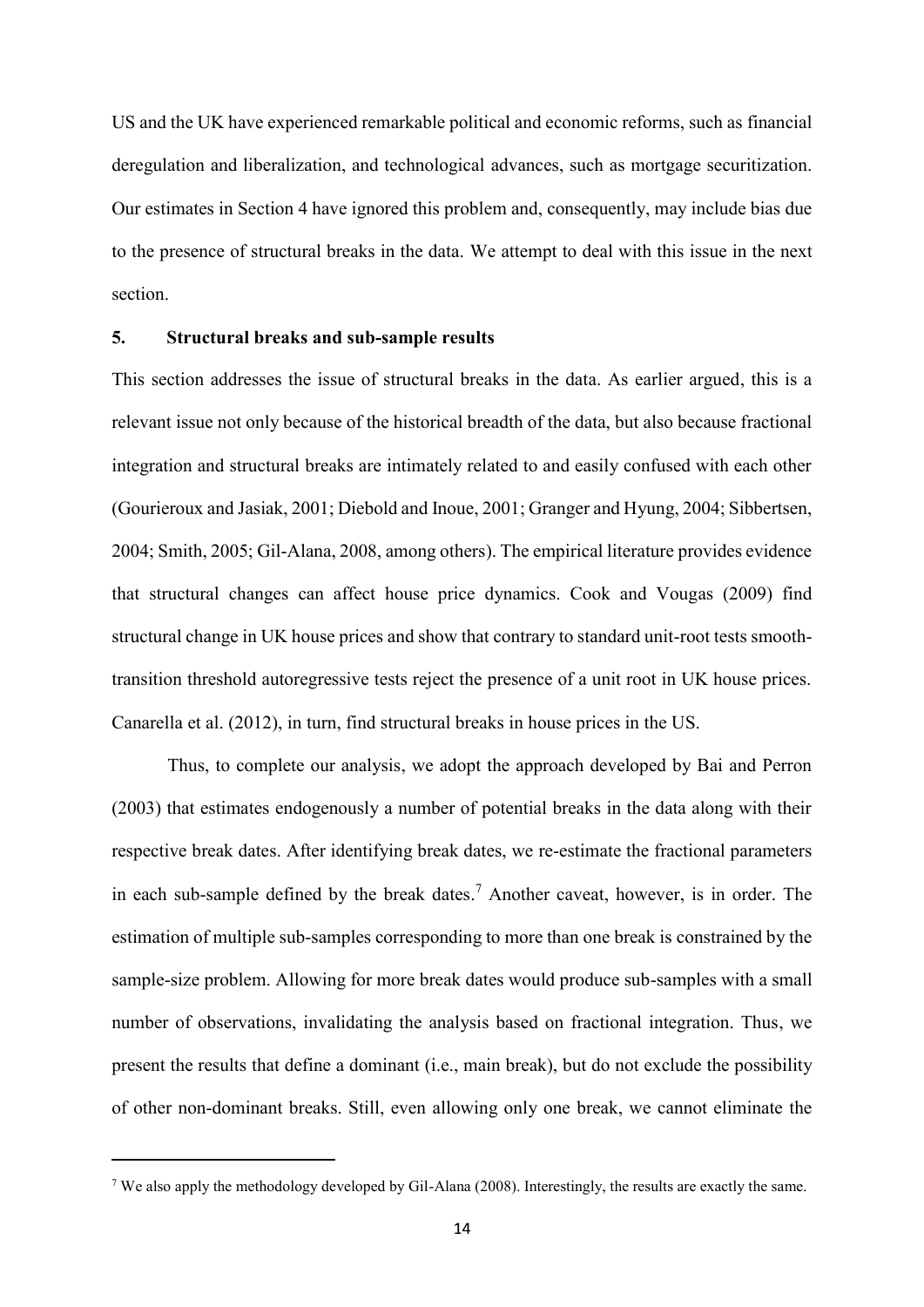sample-size problem. In particular, the sample size in the second sub-samples may lead to unreliable estimates and other estimation problems.

An interesting finding of this analysis is that while the house price swings of the last decade are dramatic, the greatest structural changes in the overall nominal and real price dynamics of the UK and the US appear to occur much earlier and seem to match both macroeconomic shocks (for the UK) and specific political legislative outcomes (for the US). Most importantly, the breaks are asynchronous, lending further credence to the view that the housing markets in the UK and the US are not homogeneous in the sense that they do not share the same dynamics.

For the UK, the break dates occur at 1976 and 1983 for the real and nominal house prices, respectively. These dates roughly associate with important national macroeconomic events, such as the Secondary Banking crisis of 1973-1975, the deep recession of the early 1980s, and the large escalation in interest rate and inflation in the late 1970 and early 1980s. The UK break dates are consistent with some of the extant research. For example, Miles (2015) finds that, while large price swings exist in the 2000s, the 1980s exhibit sharp episodes of boom and bust. Zhang et al. (2017) using the Bai and Perron (2003) methodology identify statistically significant structural breaks at 1973, 1987 and 1997.

For the US, the break dates occur at 1955 and 1972 for the real and nominal house prices, respectively. These dates roughly associate with the major post-World War II developments in the US housing policy, which include the National Housing Act of 1949, $\frac{8}{3}$ which expanded the federal role in mortgage insurance, the 1955 Amendment to the National Housing Act of 1949, the Housing and Urban Development Act of 1965, which produced major

<sup>&</sup>lt;sup>8</sup> The National Housing Act was the US government's response to the severe shortage of housing in the poste in de la provincia del World War II America, when almost 11 million men and women came home from the armed services. The Act is best remembered for its declaration that every American deserves a "decent home and a suitable living environment," which helped millions of American realize the "dream" of homeownership. The Levitt brothers approach to building homes put the American dream within grasp of the middle class family. By the end of the 1950s, no less than 15 million homes were under construction nationwide.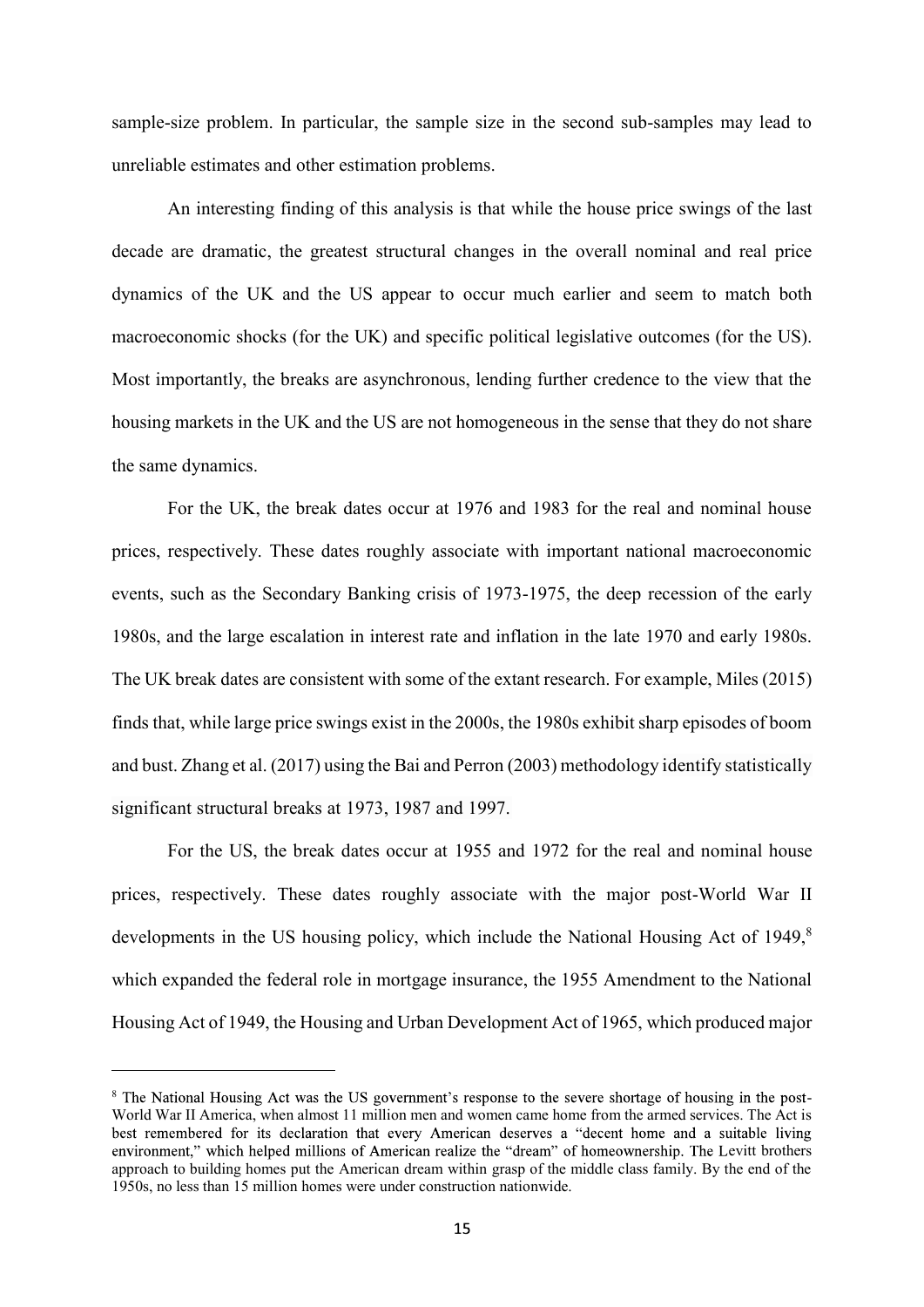revision of the US federal housing policy and instituted several major expansions in federal housing programs as part of Johnson's "Great Society" programs, and the Housing and Urban Development Act of 1968 which created the Government National Mortgage Association (commonly referred to as GinnieMae). Interestingly, we do not find a dominant break associated with the Great Moderation, which literature documents as a substantial reduction of volatility in major US macroeconomic time series since the 1980s.

In this section, we present the sub-sample results using the same three fractional integration models that we considered for the whole sample. Each sub-sample is uniquely defined by the corresponding break date, and this results in a different sample sizes for each sub-sample. Our analysis of the sub-samples, however, is incomplete, since the limited length of the data does not permit estimation of the second sub-sample in the third model. (commonly referred to as GinnieMae). Interestingly, we do not find a dominant break<br>associated with the Great Moderation, which literature documents as a substantial reduction of<br>volatility in major US macroeconomic time

# 5.1 Sub-sample results from the long-run  $I(d_L)$  model

samples and the three specifications of the deterministic component, under the two cases of uncorrelated (top panel) and autocorrelated errors (bottom panel).

# [Insert Table 5 about here]

Under the assumption of white-noise disturbances, we observe that the trend is not required for the first sub-sample, and is only required for the US data in the second sub-sample. The estimates, however, are similar independently of the inclusion or exclusion of the trend. The orders of fractional integration are significantly higher than 1 for the UK data in both the first and the second sub-samples. The unit-root hypothesis is accepted for the US data in the first sub-sample; in the second sub-sample, however, the orders of fractional integration exceed 1 for the nominal series and do not differ from 1 for the real series. Thus, the results generally mirror the whole sample estimates, and we find no evidence of mean reversion in any case.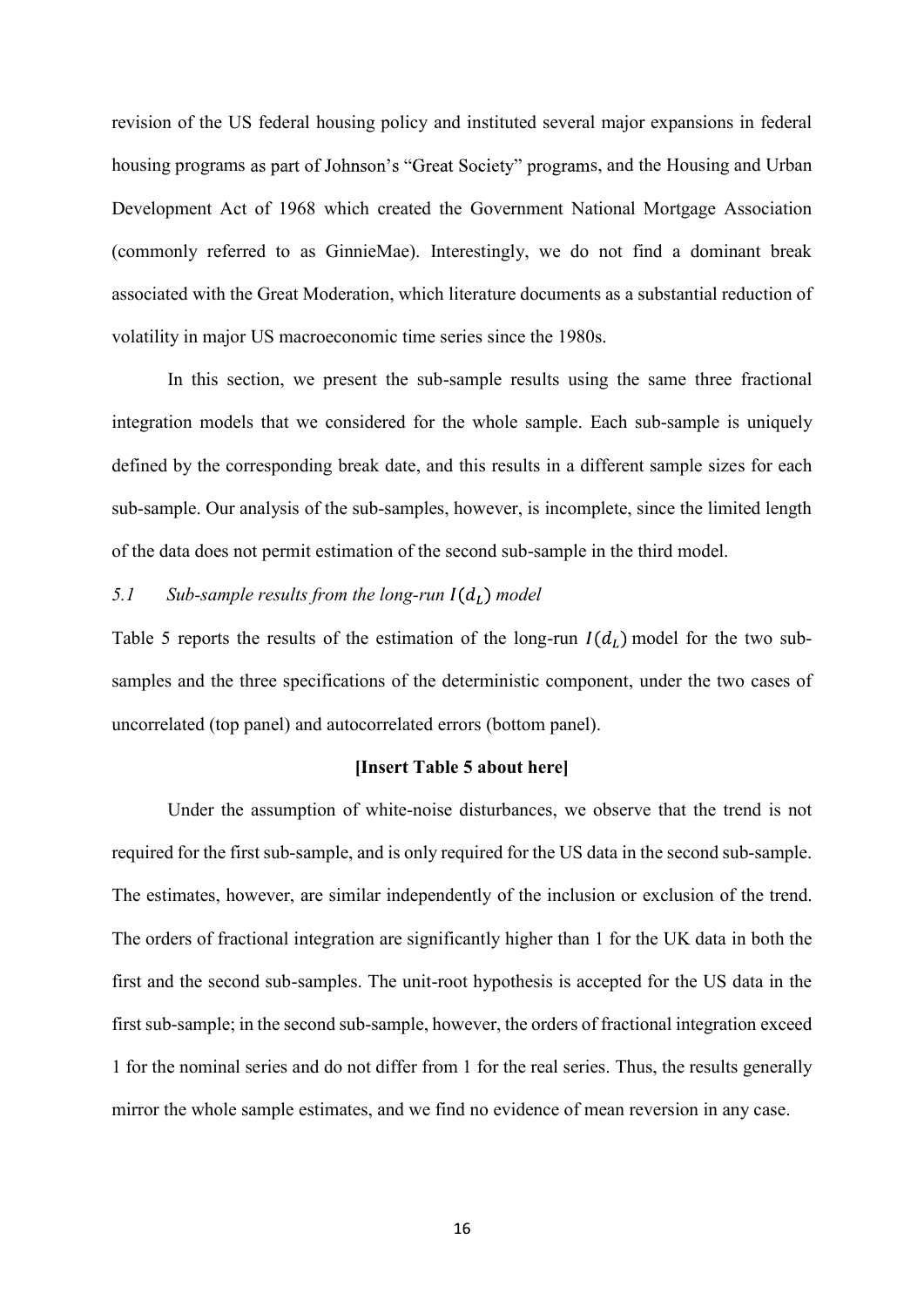In contrast, under the assumption of autocorrelated (Bloomfield) disturbances, the trend is significant in several cases, especially in the second sub-samples. We observe a reduction of the estimate of  $d_L$  when we move from the first sub-sample to the second, with the exception of the US nominal series. We cannot reject the unit-root hypothesis in any case, except for US real prices in the second sub-sample. Nevertheless, we do not observe significant differences in the orders of integration across the sub-samples, regardless of the assumptions about the disturbances.

# 5.2 Sub-sample results from the cyclical  $I(d_c)$  model

Table 6 reports the sub-sample results for the cyclical  $I(d_C)$  model. The length of the cycles lies between 4 and 6 years in all cases, which is consistent with the whole sample estimates. Evidence of substantial differences in the estimates of  $d<sub>c</sub>$  exists, however, between the whole sample and the two sub-samples. In panel A, the estimates lie between zero and 0.5 in the first sub-sample for the UK nominal series and the US real series, suggesting cyclical mean reversion. In the second sub-sample, only the estimate for the US real series is significant and less than 0.5. In Panel B, all estimates are significant in the first sub-sample, suggesting high cyclical persistence and mean reversion. In the second sub-sample, the estimates of both the 5.2 Sub-sample results from the cyclical  $I(d_C)$  model<br>Table 6 reports the sub-sample results for the cyclical  $I(d_C)$  model. The length of the cycles<br>lies between 4 and 6 years in all eases, which is consistent with the wh reflect the smaller size of the second sample, which likely produces large confidence intervals. Overall, however, the results of the estimates of the cyclical component in the two sub-samples are not consistent with the corresponding results of the whole sample.

#### [Insert Table 6 about here]

## 5.3 Sub-sample results from the from the  $I(d_L, d_C)$  model

Finally, Table 7 display the results for the  $I(d_L, d_C)$  model, which includes both orders of integration, zero and the cyclical one, once more, for the two cases of uncorrelated errors (Panels A and B) and autocorrelated (Bloomfield) errors (Panels C and D). In this case,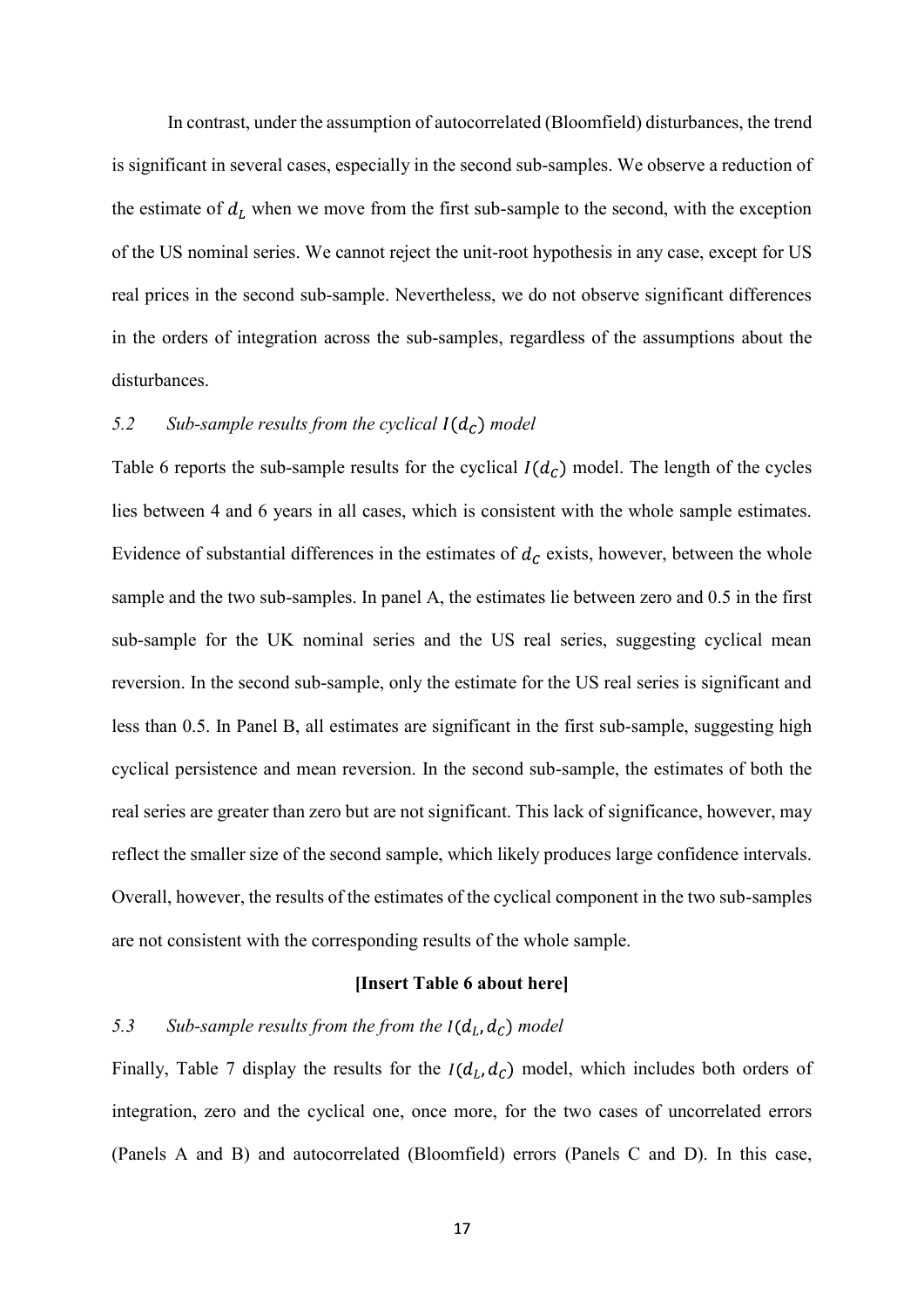however, we only report the estimates for the first sub-samples, since the number of observations in the second sub-samples was not sufficient to guarantee significant results. Panels A and B of Table 7 assume white-noise disturbances. The number of periods per cycle varies from 4 to 7 year in the UK data, and from 4 to 5 in the US data. In Panel A, the estimates of  $d_L$  exceed 1 in all series except the US nominal data, and the estimate of  $d_C$  is significantly positive and less than 0.5 only for the UK nominal series, and insignificant for the remaining series. In panel B, in contrast, all the estimates of  $d<sub>L</sub>$  exhibit mean reversion, but only the US real data exhibit nonstationarity. observations in the second sub-samples was not sufficient to guarantee significant results.<br>
Panels A and B of Table 7 assume white-noise disturbances. The number of periods per cycle<br>
varies from 4 to 7 year in the UK da

Panels C and D of Table 7 assumes autocorrelated (Bloomfield) disturbances. The error structure does not appear to affect the periodicity of the series, as the years per cycle varies the UK data and are less than 1 in the US data, implying nonstationarity and non-mean reversion for the UK data and nonstationarity and mean reversion for the US data. The estimate of  $d_L$  exceed 1 in all series except the US nominal data, and the estimate of  $d_C$  is significantly<br>positive and less than 0.5 only for the UK nominal series, and insignificant for the remaining<br>series. In panel B, in co the estimates of  $d_L$  fall below 1, suggesting mean reversion, but only the estimate for the US nominal series falls below 0.5. As in panel A, the estimate of  $d<sub>c</sub>$  is significantly positive and less than 0.5 only for the UK nominal data.

## [Insert Table 7 about here]

In conclusion, the results for the first sub-sample generally mirror those of the whole samples. We cannot conclude, however, that we observe significant differences when we account for structural breaks because we lack evidence from the second-sub-samples.

## 6. Conclusions

In the past decade, the US and UK housing markets have experienced significant housing price booms, followed by sharp declines. The temptation exists because the apparent similarities, namely the existence of sub-prime lending and the use of mortgage backed securities, to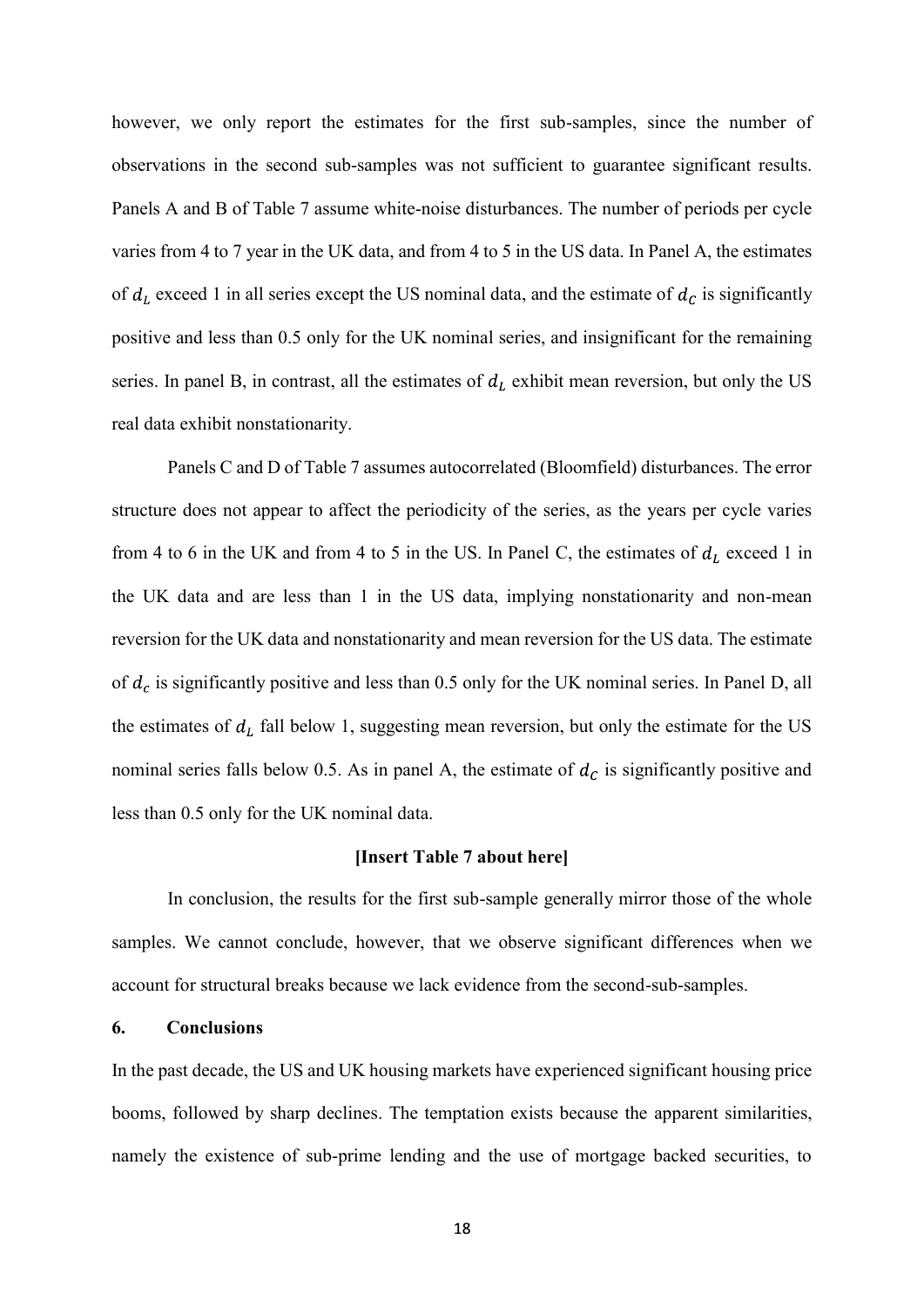conclude that the US and UK markets mirror each other and share the same experience. From a historical viewpoint, the differences between the two markets are just as important as their similarities. Most literature on housing markets generally accepts the idea that house prices are nonstationary. In this literature, however, house prices are specified in a stochastic model that assumes only the presence of a pole at the zero frequency. Such models only describe the longrun persistence of house prices. In this paper, we suggest that such models may be misspecified, since they fail to account for the cyclical component of persistence in house prices. In this paper, we provide a new and unique look at the dynamic and persistence structure of historical house prices in the US and the UK, using fractional integration techniques not previously applied to housing markets. We suggest that the US and the UK historical house prices may conform to a stochastic process that includes two poles in the spectrum: one at the zero frequency, corresponding to the long-run dependency of the series, and another away from the zero frequency, corresponding to the cyclical dependency of the series.

We use annual data from 1830 to 2016 for the US and 1845 to 2016 for the UK, which provides a much longer perspective on the behavior of house prices than commonly implemented in the literature, where most empirical work uses data starting from the 1980s or later. We consider three fractional-integration models: a) a standard  $I(d_L)$  model with a pole at the zero frequency, which captures only the long-run component of persistence; b) a cyclical  $I(d<sub>c</sub>)$  model that incorporates a pole at a non-zero frequency and captures only the cyclical component of persistence; and c) the composite  $I(d_L, d_C)$  model that incorporates both poles and captures simultaneously the component associated with the long-run trend and the component associated with the cycle.

We find that each country exhibits rich house-price dynamics, at the level of the whole sample and sub-samples, with the break dates estimated using the Bai and Perron (2003) methodology. The sub-sample analysis is necessary not only because of the historical breadth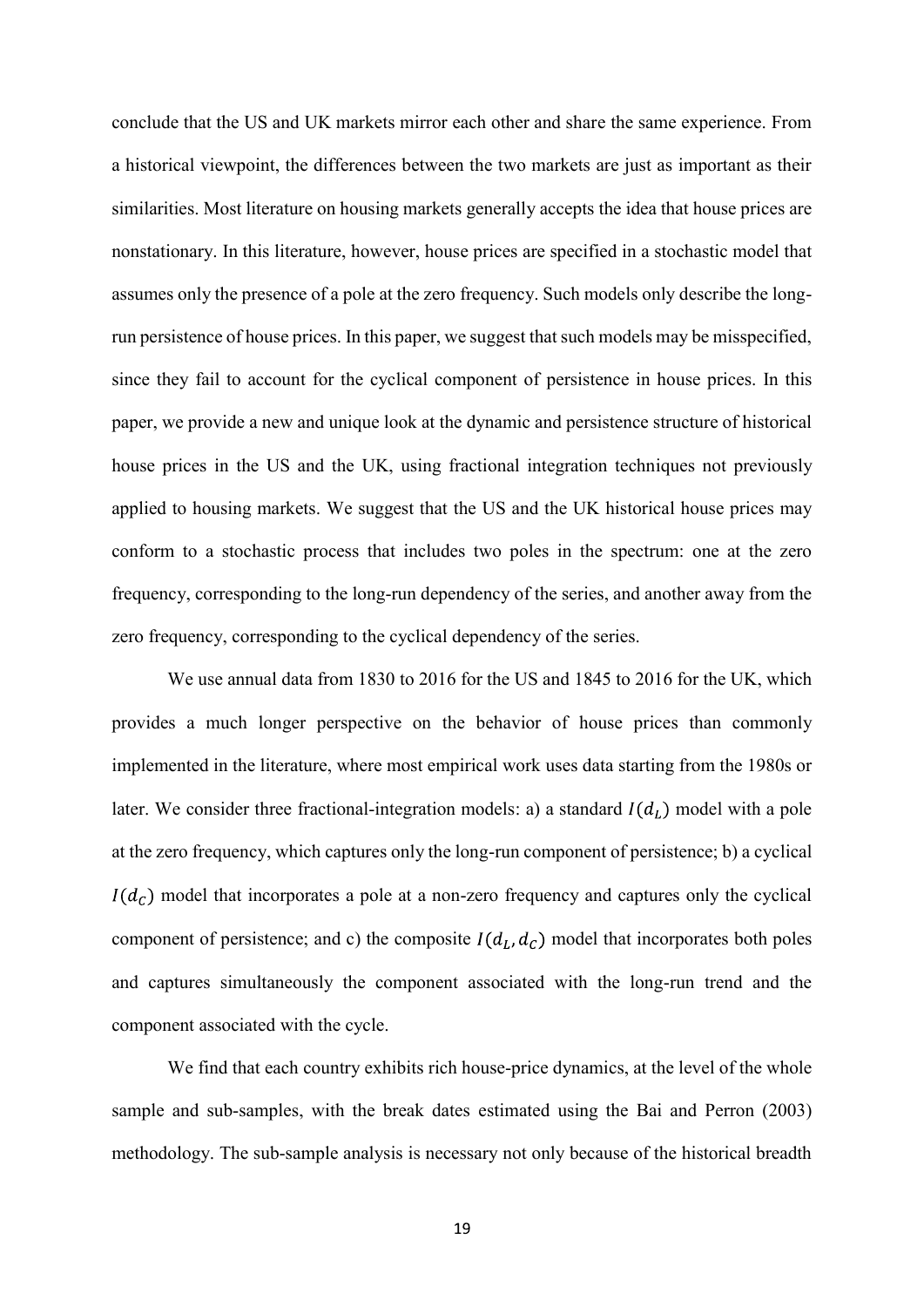of the data, but also because fractional integration and structural breaks are intertwined issues. Interestingly, although the house-price swings of the last decade are dramatic, the greatest structural changes in the overall nominal and real price dynamics of the UK and the US appear to occur much earlier, in the late 1970s and early 1980s in the UK, and in the mid-1950s and early 1970s in the US. This asynchronous pattern of the breaks indicates heterogeneity in house-price dynamics of the two countries and a sign that national rather than global events played an important role. Sub-sample estimation, however, presents some unique challenges in a fractionally integrated setting, resulting from the small sample size problem. In particular, of the data, but also because fractional integration and structural breaks are intertwined issues.<br>Interestingly, although the house-price swings of the last decade are dramatic, the greatest<br>structural changes in the over not large enough to produce meaningful estimates. We find, however, that structural breaks affect the estimates of the long-run and cyclical components.

For the whole sample, we find convincing evidence that in the UK housing markets, nominal house prices incorporate two distinct poles in house-price dynamics, at the zero (longrun trend) and non-zero (cyclical) frequencies. In contrast, we fail to find evidence of cyclical persistence for the US and the real house price in the UK. In contrast, the cyclical model played an important role. Sub-sample estimation, however, presents some unique challenges<br>in a fractionally integrated setting, resulting from the small sample size problem. In particular,<br>the sub-sample analysis is only p the UK and the US.

An important result, common to the whole sample and the sub-samples, is that the longrun component of persistence plays a greater role than the cyclical component in explaining the dynamics of house prices in both countries. In no instance, however, are shocks permanent. These findings have substantial implications for policy decisions. Shocks affecting the longrun component will persist for a long time, while those affecting the cyclical component will not. Thus, policymakers should adopt stronger policies with respect to long-run house-price movements to create an environment whereby housing markets can readily revert to their original trends.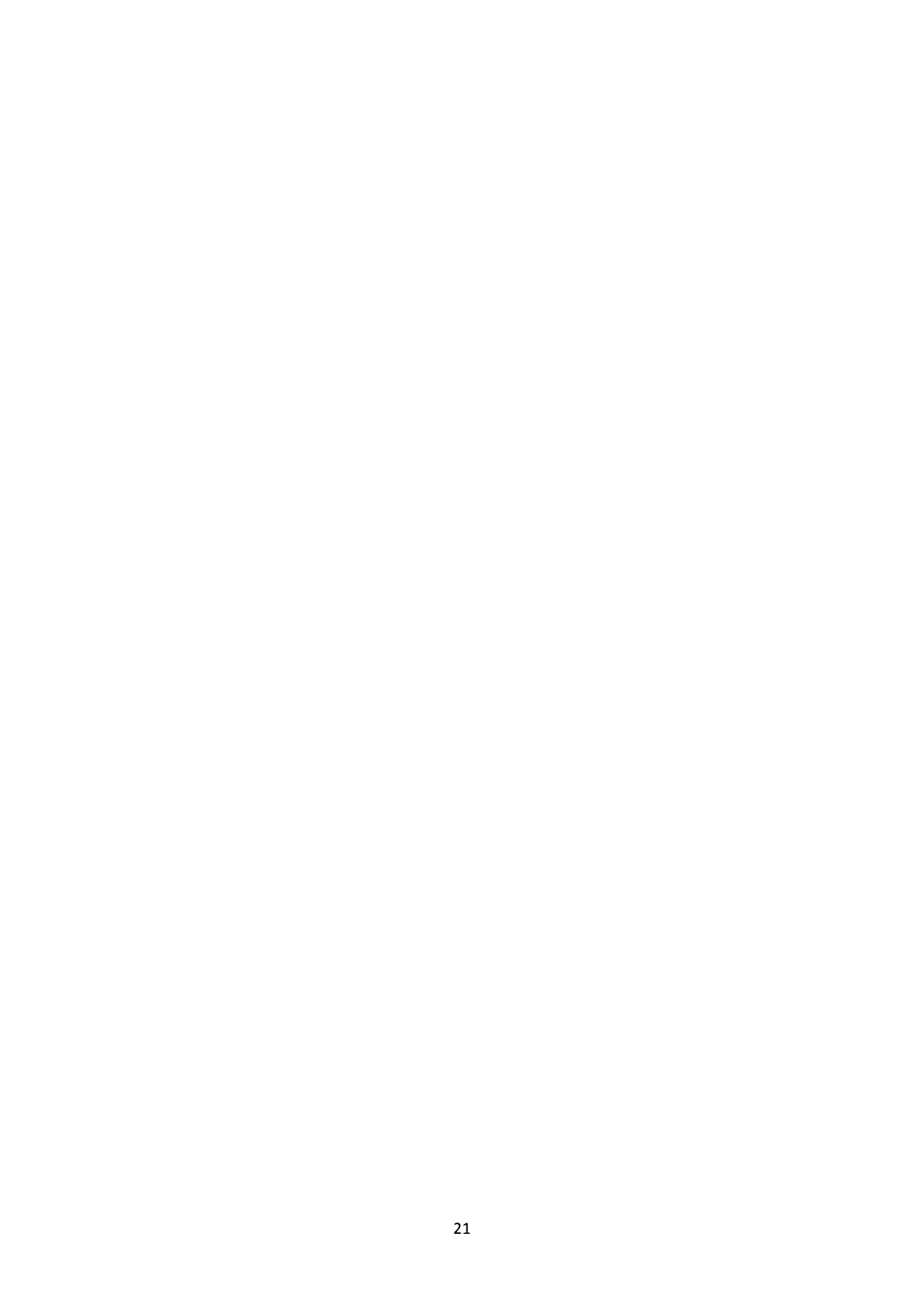# References:

- Agnello, L., and Schuknecht, L. (2011). Booms and busts in housing markets: Determinants and implications. Journal of Housing Economics 20, 171-190.
- Ahtola, J., and Tiao, G. C. (1987). Distributions of least squares estimators of autoregressive parameters for a process with complex roots on the unit circle. Journal of Time Series Analysis 8, 1-14.
- Álvarez, L. J., and Cabrero, A. (2010). Does housing really lead business cycle in Spain? In Bandt, O. de., Knetsch, Th., Pañalosa, J. and Zollino, F. (eds.) Housing Markets in Europe: A Macroeconomic Perspective. Springer-Verlag Berlin Heidelberg.
- Álvarez, L. J., Bulligan, G., Cabrero, A., Ferrara, L., and Stahl, H. (2010). Housing cycles in the major Euro area countries. In Bandt, O. de, Knetsch, Th., Pañalosa, J. and Zollino, F. (eds.) Housing Markets in Europe: A Macroeconomic Perspective. Springer-Verlag Berlin Heidelberg.
- André, C., Gupta, R., and Gil-Alana, L. A. (2014). Testing for persistence in housing price-toincome and price-to-rent ratios in 16 OECD countries. Applied Economics 46, 2127- 2138.
- Arestis, P., and González, A.R. (2014). Modelling the housing market in OECD countries. International Review of Applied Economics 28, 131-153.
- Attanasio, O. P., Leicester, A., and Wakefield, M. (2011). Do house prices drive consumption growth? The coincident cycles of house prices and consumption in the UK Journal of the European Economic Association 9, 399-435.
- Bai, J., and Perron. P., 2003. Computation and analysis of multiple structural change models. Journal of Applied Econometrics 18, 1-22.
- Barros, C. P., Gil-Alana, L. A., and Payne, J. E. (2012). Comovements among US state housing prices: Evidence from fractional cointegration. *Economic Modelling* 29: 936–942.
- Barros, C. P., Gil-Alana, L. A., and Payne, J. E. (2015). Modeling the Long Memory Behavior in US Housing Price Volatility. Journal of Housing Research 24, 87-106.
- Baxter, M., and King, R. M. (1999). Measuring business cycles: Approximate band-pass filters for economic time series. The Review of Economics and Statistics 81, 575-593.
- Bierens, H. (2001). Complex unit roots and business cycles: Are they real? Econometric Theory 17, 962-983.
- Bloomfield, P. (1973) An exponential model in the spectrum of a scalar time series, Biometrika 60, 217-226.
- Canarella, G., Miller, S., and Pollard, S. (2012). Unit roots and structural change: An application to US housing price indices. *Urban Studies* 49, 757–776.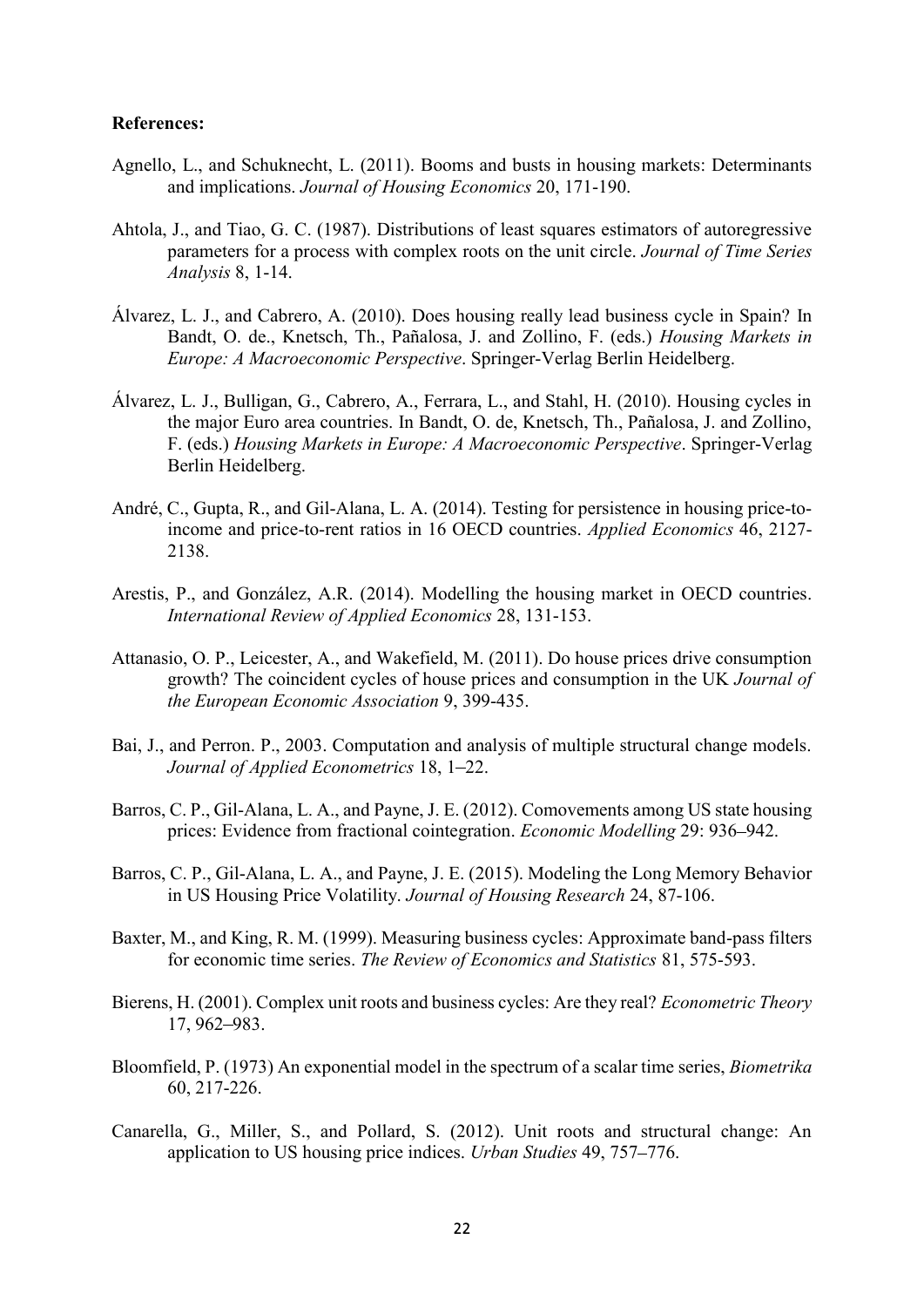- Canova, F. (1998) Detrending and business cycle facts. Journal of Monetary Economics 41, 475- 512.
- Caporale, G. M., Cuñado, J., and Gil-Alana, L. A. (2012), Modelling long run trends and cycles in financial time series data. Journal of Time Series Analysis 34, 3, 405-421.
- Caporale, G. M., and Gil-Alana, L. A., (2014a), Persistence and cycles in US hours worked, Economic Modelling 38, 504-511.
- Caporale, G. M., and Gil-Alana, L. A. (2014b). Long-run and cyclical dynamics in the US stock market. Journal of Forecasting 33, 147-161.
- Caporale, G. M., and Gil-Alana, L. A. (2016). Persistence and cyclical dependence in the monthly Eurobond rate. Journal of Economics and Finance 40,157-171.
- Caporale, G. M., and Gil-Alana, L. A. (2017). Persistence and cycles in the US federal funds rate. International Review of Financial Analysis 52, 1-8.
- Capozza, D., and Helsley, R. (1989). The fundamentals of land prices and urban growth. Journal of Urban Economics 26, 295-306.
- Capozza, D., and Helsley, R. (1990). The stochastic city, Journal of Urban Economics, 28, 187-203.
- Capozza, D., Hendershott, P., and Mack, C. (2004). An anatomy of price dynamics in illiquid markets: Analysis and evidence from local housing markets. Real Estate Economics 32, 1-21.
- Carroll, D.C., Otsuka, N., and Slacalek, J. (2011). How large are housing and financial wealth effects? A new approach. Journal of Money, Credit and Banking 43, 55-79.
- Case, K.E., and Shiller, R.J., 1989. The efficiency of the market for single-family homes. American Economic Review 79, 125-137.
- Case, K. E., Quigley, J., and Shiller, R.J. (2005). Comparing wealth effects: The stock market versus the housing market. Advances in Macroeconomics, Berkeley Electronic Press, 5, 1235-1235.
- Chen, H., Michaux, M., and Roussanov, N. (2018). Houses as ATMs? Mortgage refinancing and macroeconomic uncertainty. Journal of Finance, forthcoming.
- Clark, S.P., and Coggin, T. D. (2011). Was there a US house price bubble? An econometric analysis using national and regional panel data. Quarterly Review of Economics and Finance 51, 189-200.
- Cook, S., and Vougas, D. (2009). Unit root testing against an ST-MTAR alternative: finitesample properties and an application to the UK housing market, Applied Economics 41, 1397-404.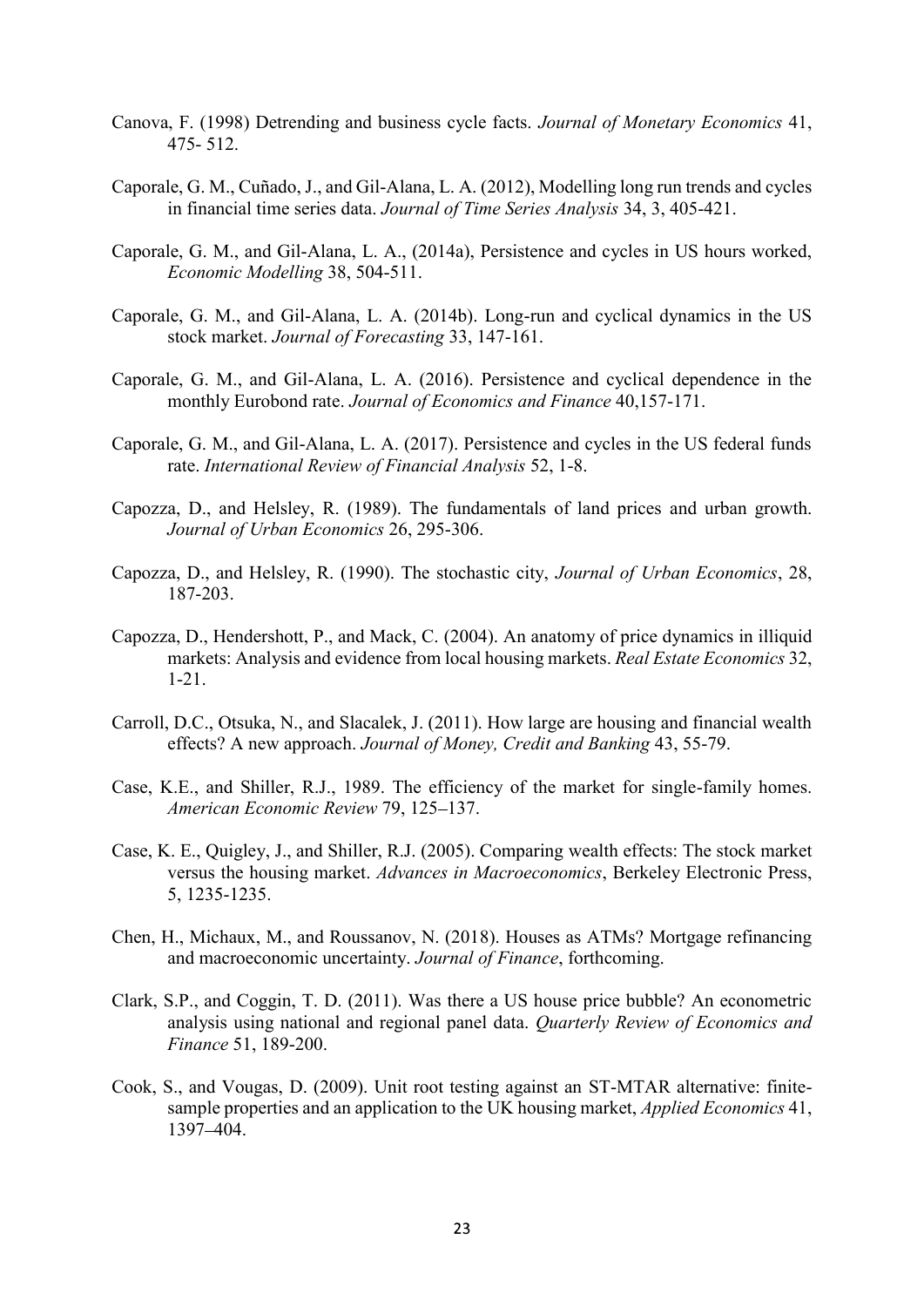- Cutler, D.M., Poterba, J.M., and Summers, L.H. (1991). Speculative dynamics. The Review of Economic Studies 58, 529-546.
- Davis, M. A., and Heathcote, J. (2005). Housing and the business cycle. International Economic Review 46, 751-784.
- Diebold F. X., and A. Inoue, A. (2001). Long memory and regime switching. Journal of Econometrics 105, 131-159.
- Eichholtz, P., Straetmans, S., and Theebe, M. (2012). The Amsterdam Rent Index: The housing market and the economy, 1550-1850. Journal of Housing Economics 21, 269-282.
- Ferrara, L., and Vigna, O. (2010). Cyclical relationships between GDP and housing market in France: Facts and factors at play. In: de Bandt O., Knetsch T., Peñalosa J., Zollino F. (eds) Housing Markets in Europe. Springer, Berlin, Heidelberg.
- Funke, M., and Paetz, M. (2013). Housing prices and the business cycle: An empirical application to Hong Kong. Journal of Housing Economics 22, 62-71.
- Gil-Alana, L. A. (2001). Testing of stochastic cycles in macroeconomic time series. Journal of Time Series Analysis 22, 411-430.
- Gil-Alana, L. A. (2004). The use of the Bloomfield model as an approximation to ARMA processes in the context of fractional integration. Mathematical and Computer Modelling 39, 429-436.
- Gil-Alana, L. A. (2005). Fractional cyclical structures and business cycles in the specification of the US real output. European Research Studies Journal 1, 2, 99-126.
- Gil-Alana, L. A. (2008). Fractional integration and structural breaks at unknown periods of time. Journal of Time Series Analysis 29,163-185.
- Gil-Alana, L. A., and Robinson, P. M. (1997). Testing of unit roots and other nonstationary hypotheses in macroeconomic time series, Journal of Econometrics 80, 241-268.
- Gil-Alana, L. A., Aye, G., and Gupta, R. (2013). Testing for persistence in South African house prices. Journal of Real Estate Literature 21, 293-314.
- Gil-Alana, L. A., Barros, C. P., and Peypoch, N. (2014). Long memory and fractional integration in the housing price series of London and Paris, Applied Economics 46, 3377-3388.
- Gil-Alana, L. A., and Gupta, R. (2015), Trends and cycles in historical gold and silver prices, Journal of International Money and Finance 58, issue C, 98-109
- Glaeser, E. L., and Gyourko, J.E., 2007. Housing Dynamics. Harvard Institute of Economic Research Discussion Paper No. 2137.
- Gourieroux, C. and Jasiak, J. (2001). Memory and infrequent breaks. Economics Letters 70,  $29 - 41$ .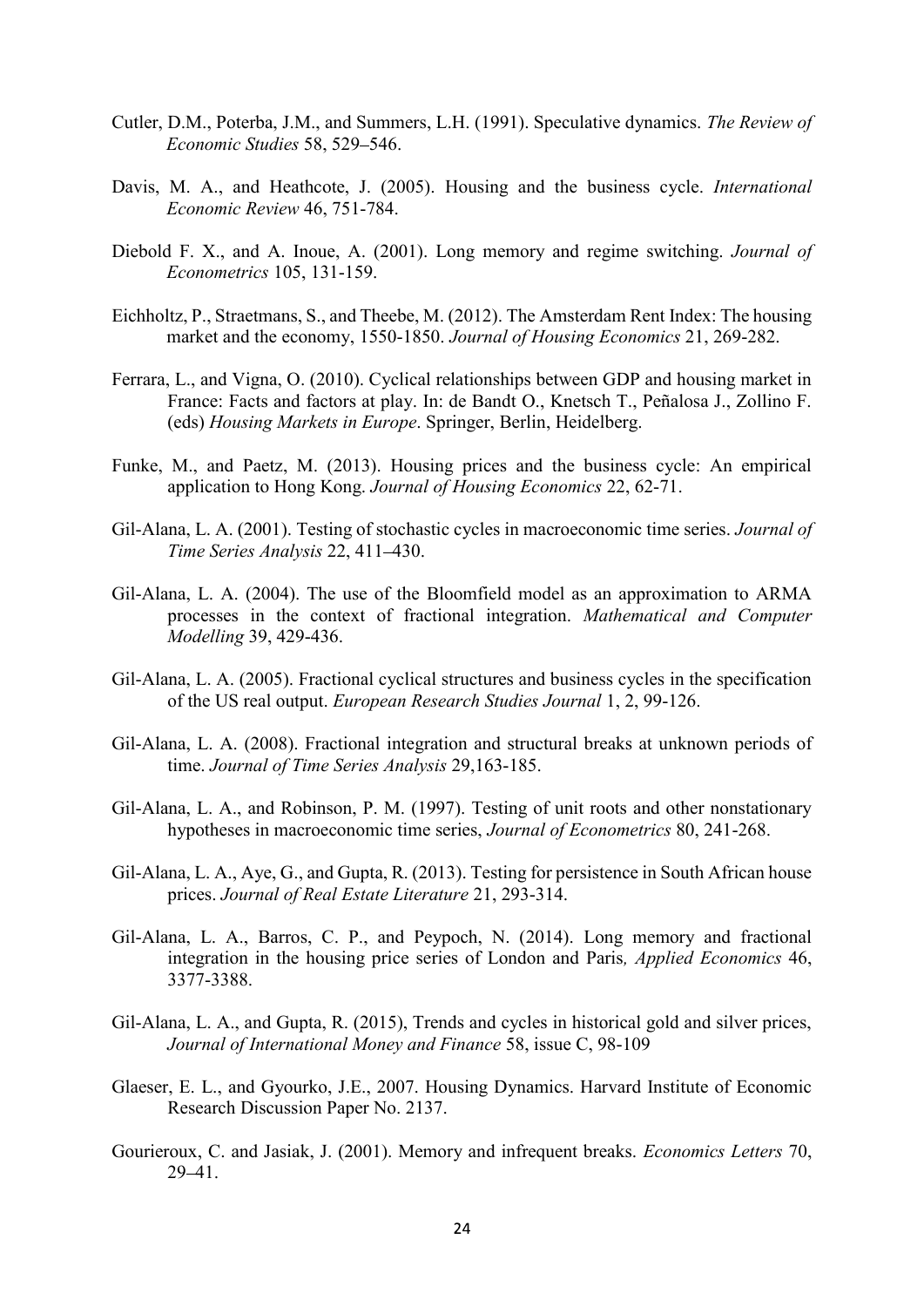- Granger, C. W. J., and Hyung, N. (2004). Occasional structural breaks and long memory with an application to the S&P 500 absolute stock returns. Journal of Empirical Finance 11, 399-421.
- Gray, H. L., Yhang, N., and Woodward, W. A. (1989). On generalized fractional processes. Journal of Time Series Analysis 10, 233-257.
- Gupta, R., André, C., and Gil-Alana, L. A. (2014). Comovements in Euro area housing prices. A fractional cointegration approach. Urban Studies 52, 3123-3143.
- Harvey, A. (1985) Trends and cycles in macroeconomic time series. Journal of Business and Economics Statistics 3, 216-227.
- Holly, S., and Jones, N. (1997). House prices since the 1940s: Cointegration, demography and asymmetries. Economic Modelling 14, 549-565.
- King, R. G., and Rebelo, S.T.,1999. Resucitating real business cycles, in J. B. Taylor and M. Woodford eds., Handbook in Econometrics 1, 928-1001.
- Leamer, E. E. (2007) Housing IS the business cycle. Proceedings of the Federal Reserve Bank of Kansas City, 149-233.
- Meen, G. (1999). Regional house prices and the ripple effect: A new interpretation. Housing Studies 14, 733-753.
- Meen, G. (2002). The time-series behavior of housing prices: a transatlantic divide? Journal of Housing Economics 11, 1–23. Harvey, A. (1985) Trends and cycles in macroeconomic time series. Journal of Business and<br>
Economics Statistics 3, 216-227.<br>
Holly, S., and Jones, N. (1997). House prices since the 1940s: Cointegration, demography and<br>
asy
- American Economic Review 100, 51-56.
- Miles, W. (2015). Bubbles, busts and breaks in UK housing. International Real Estate Review 18, 455-471.
- Muñoz, S. (2004). Real effects of regional housing prices: dynamic panel estimation with heterogeneity. Discussion Paper No. 493, Financial Markets Group, London School of Economics and Political Science, London.
- Peterson, W., Holly, S., and Gaudoin, P. (2002). Further work on an economic model of demand for social housing. Report to the Department of the Environment, Transport and the Regions.
- Robinson, P. M. (1994). Efficient tests of nonstationary hypotheses, Journal of the American Statistical Association 89, 1420-1437.
- Robinson, P. M. (1995a) Gaussian semi-parametric estimation of long range dependence, Annals of Statistics 23, 1630-1661.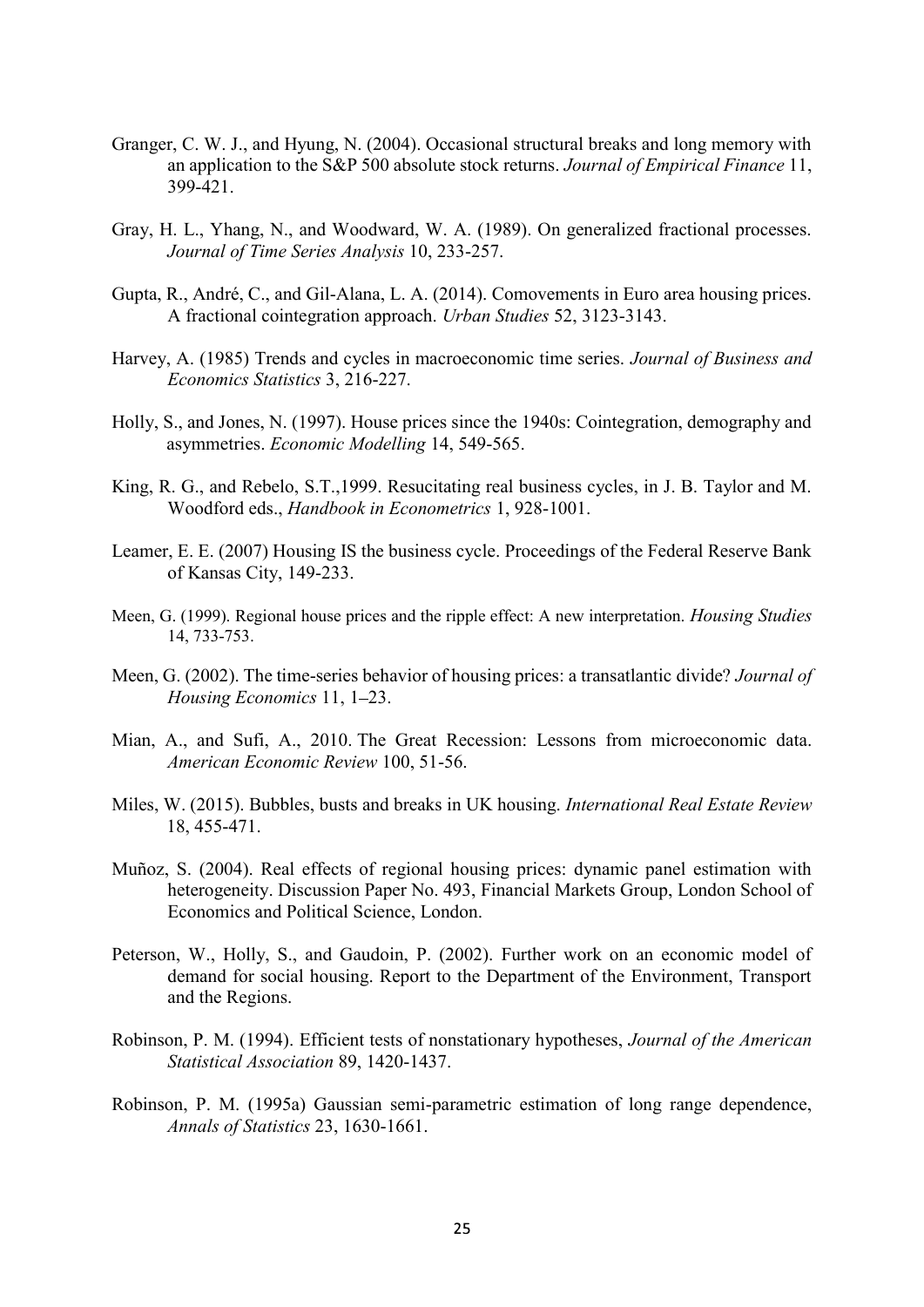- Robinson, P. M., (1995b) Log-periodogram regression of time series with long range dependence, Annals of Statistics 23, 1048-1072.
- Robinson, P. M. (2005). Efficiency improvements in inference on stationary and nonstationary fractional time series. Annals of Statistics 33, 1800-1842.
- Sibbertsen, P. (2004). Long memory versus structural breaks: An overview. Statistical Papers 45, 465-515.
- Shiller, R. J. (2007). The Subprime Solution. Princeton University Press, Princeton.
- Smith, A. (2005). Level shifts and the illusion of long memory in economic time series, Journal of Business and Economic Statistics 23, 321-333.
- Thomas, R., and Dimsdale, N. (2017). A Millennium of UK Data, Version 2.3, Bank of England OBRA Dataset, available at http://www.bankofengland.co.uk/research/Pages/onebank/threecenturies.aspx.
- Velasco, C. and Robinson, P. M. (2000). Whittle pseudo maximum likelihood estimation for nonstationary time series. Journal of the American Statistical Association 95, 1229- 1243.
- Zhang, J., de Jong, R., and Haurin, D. (2016). Are US real housing prices stationary? New evidence from univariate and panel data. Studies in Nonlinear Dynamics & Econometrics 20, 1-18.
- Zhang, H., Hudson, R., Metcalf, H., and Manahov, V. (2017). Investigation of institutional changes in the UK housing market using structural break tests and time-varying parameter models. Empirical Economics 53, 617-640.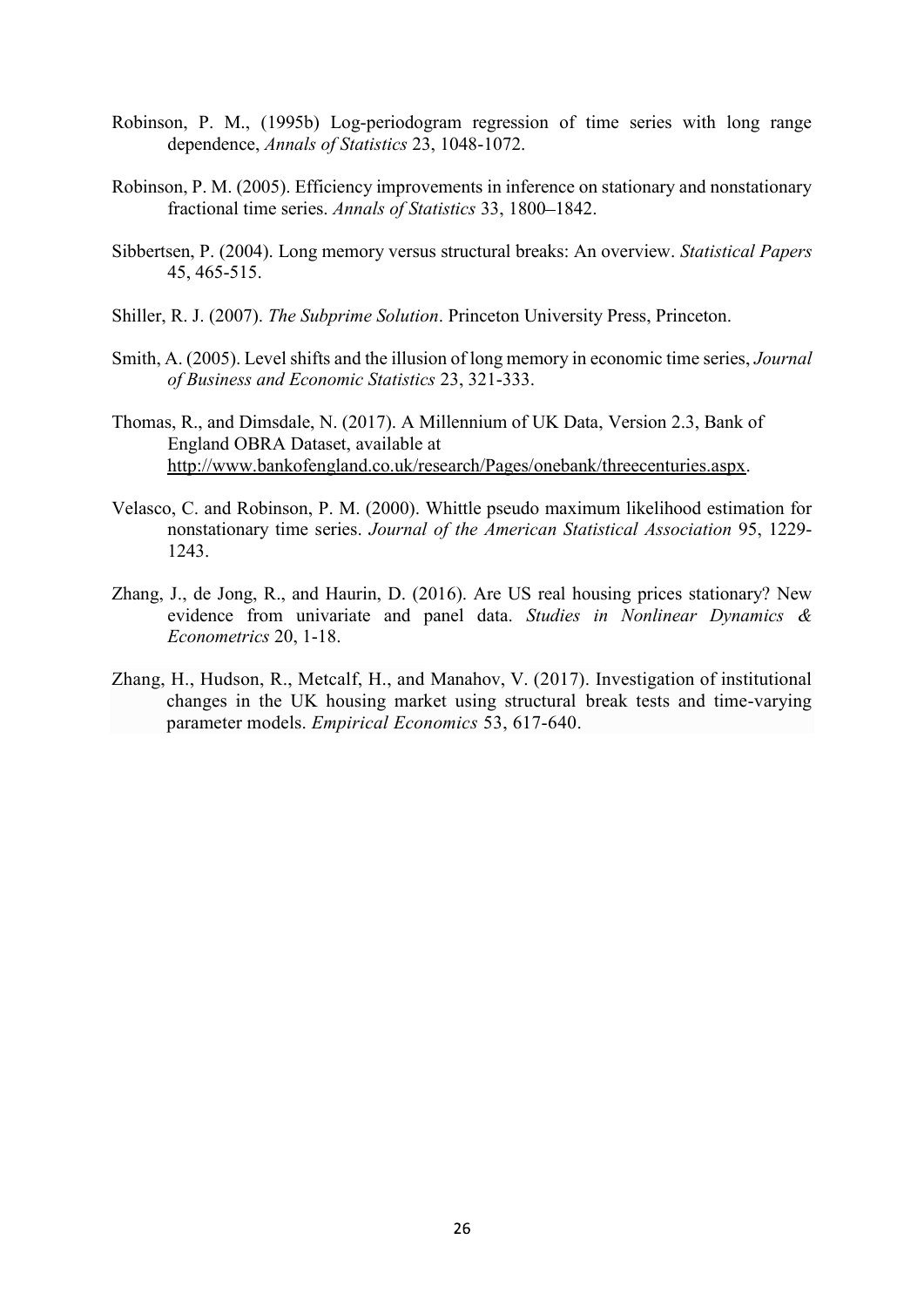| $\ddot{i}$<br>White noise                       |                      |                       |                       |  |  |  |
|-------------------------------------------------|----------------------|-----------------------|-----------------------|--|--|--|
| Series                                          | No terms             | An intercept          | A linear time trend   |  |  |  |
| UK nominal prices                               | (1.05, 1.22)<br>1.13 | (1.46, 1.82)<br>1.60  | 1.61<br>(1.46, 1.82)  |  |  |  |
| UK real prices                                  | (0.93, 1.15)<br>1.02 | (1.41, 1.87)<br>1.61  | (1.41, 1.88)<br>1.61  |  |  |  |
| US nominal prices                               | (0.93, 1.15)<br>1.03 | (0.92, 1.18)<br>1.03  | (0.91, 1.19)<br>1.04  |  |  |  |
| US real prices                                  | (0.93, 1.15)<br>1.02 | (0.84, 1.15)<br>0.98  | 0.98(0.84, 1.15)      |  |  |  |
| $\overline{ii}$<br>Autocorrelation (Bloomfield) |                      |                       |                       |  |  |  |
| Series                                          | No terms             | An intercept          | A linear time trend   |  |  |  |
| UK nominal prices                               | (1.06, 1.34)<br>1.17 | $1.14$ $(1.10, 1.36)$ | $1.21$ $(1.11, 1.37)$ |  |  |  |
| UK real prices                                  | (0.80, 1.18)<br>0.96 | 0.93<br>(0.82, 1.15)  | (0.78, 1.17)<br>0.92  |  |  |  |
| US nominal                                      | (0.83, 1.22)<br>1.00 | (0.78, 1.10)<br>0.89  | (0.72, 1.11)<br>0.88  |  |  |  |
| US real                                         | (0.82, 1.21)<br>0.98 | (0.58, 1.02)<br>0.70  | (0.44, 1.02)<br>0.67  |  |  |  |

Table 1: Estimates of  $d_L$  for the whole sample using a parametric approach

In bold, the selected models according to the deterministic terms using the t-values of the corresponding estimated coefficients. In parenthesis, the 95 percent band of non-rejection values of d. For the confidence bands, we use Robinson (1994).

| Table 2: Estimates of $d_L$ for the whole sample using a semiparametric approach |  |  |
|----------------------------------------------------------------------------------|--|--|
|                                                                                  |  |  |

| Series            | 11    | 12    | 13    | 14    | 15    | 16    |
|-------------------|-------|-------|-------|-------|-------|-------|
| UK nominal prices | 1.418 | 1.339 | 1.292 | 1.331 | 1.352 | 1.397 |
| UK real prices    | 0.925 | 0.937 | 0.890 | 0.892 | 0.907 | 0.926 |
| US nominal prices | 0.755 | 0.668 | 0.632 | 0.659 | 0.679 | 0.708 |
| US real prices    | 0.500 | 0.500 | 0.500 | 0.522 | 0.577 | 0.502 |
| Lower $5\% I(1)$  | 0.752 | 0.762 | 0.771 | 0.780 | 0.794 | 0.800 |
| Upper $5\% I(1)$  | 1.247 | 1.237 | 1.228 | 1.219 | 1.212 | 1.205 |

In bold, evidence of unit roots at the 95% level.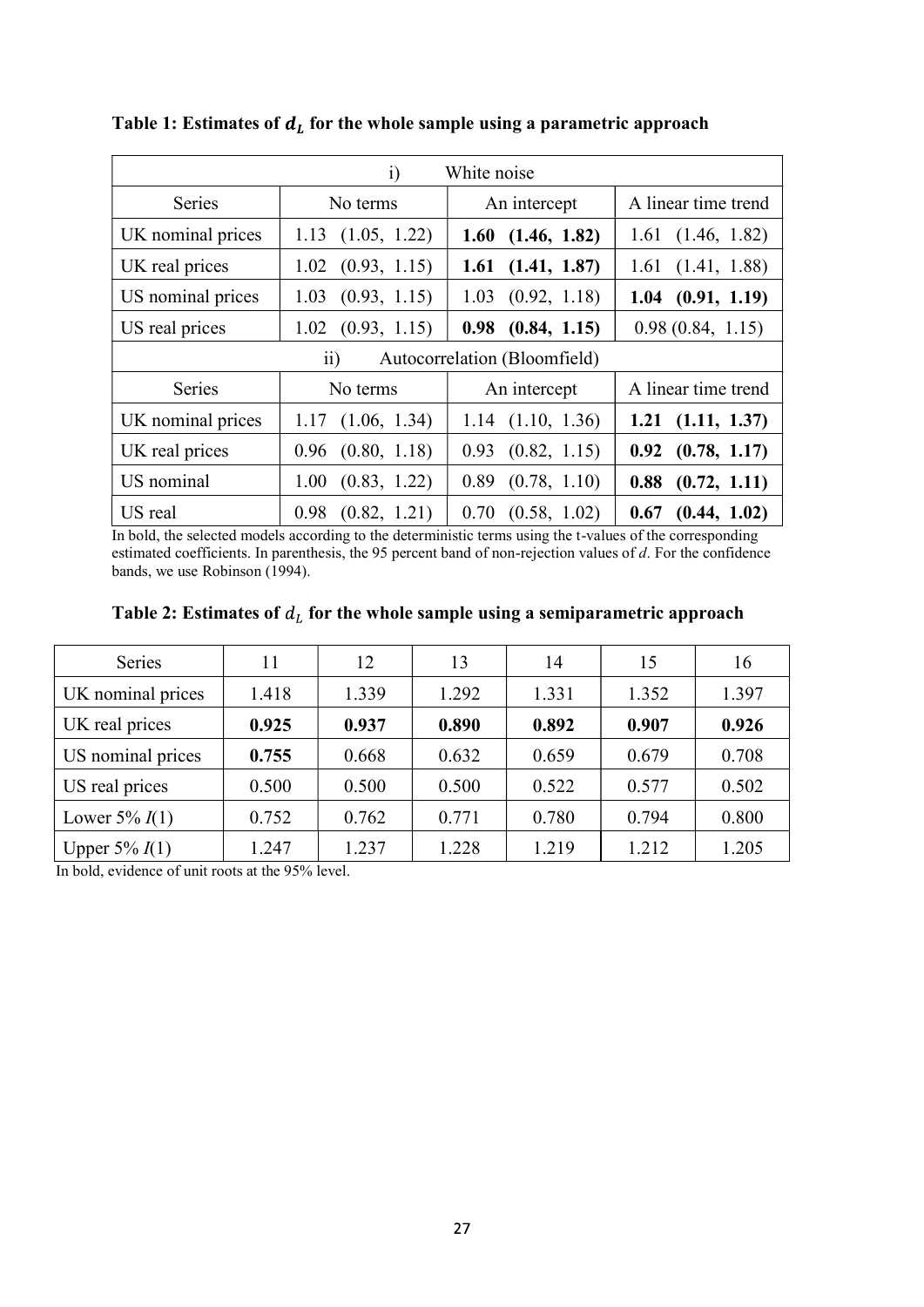Table 3: Estimated coefficients in (4) assuming white noise errors (Panels A and B) and autocorrelated (Bloomfield) errors (Panels C and D)

|                   | Panel A          |                   |
|-------------------|------------------|-------------------|
| Series            | $\boldsymbol{J}$ | $d_{\mathcal{C}}$ |
| UK nominal prices | 6                | $0.42*$           |
| UK real prices    | 5                | $0.14*$           |
| US nominal prices | 6                | 0.05              |
| US real prices    | $\tau$           | 0.01              |
|                   | Panel B          |                   |
| Series            | $\boldsymbol{J}$ | $d_{\mathcal{C}}$ |
| UK nominal prices | 6                | $0.43*$           |
| UK real prices    | 5                | $0.14*$           |
| US nominal prices | $8\,$            | 0.04              |
| US real prices    | $\overline{7}$   | 0.01              |
|                   | Panel C          |                   |
| Series            | $\boldsymbol{J}$ | $d_{\mathcal{C}}$ |
| UK nominal        | 6                | $0.41*$           |
| UK real           | 5                | $0.14*$           |
| US nominal        | 6                | 0.05              |
| US real           | 6                | 0.05              |
|                   | Panel D          |                   |
| Series            | j                | $d_{\mathcal{C}}$ |
| UK nominal        | 6                | $0.43*$           |
| UK real           | 5                | $0.14*$           |
| US nominal        | 5                | $0.02\,$          |
| US real           | $\boldsymbol{7}$ | $0.01\,$          |

\*: Significance at the 95% level.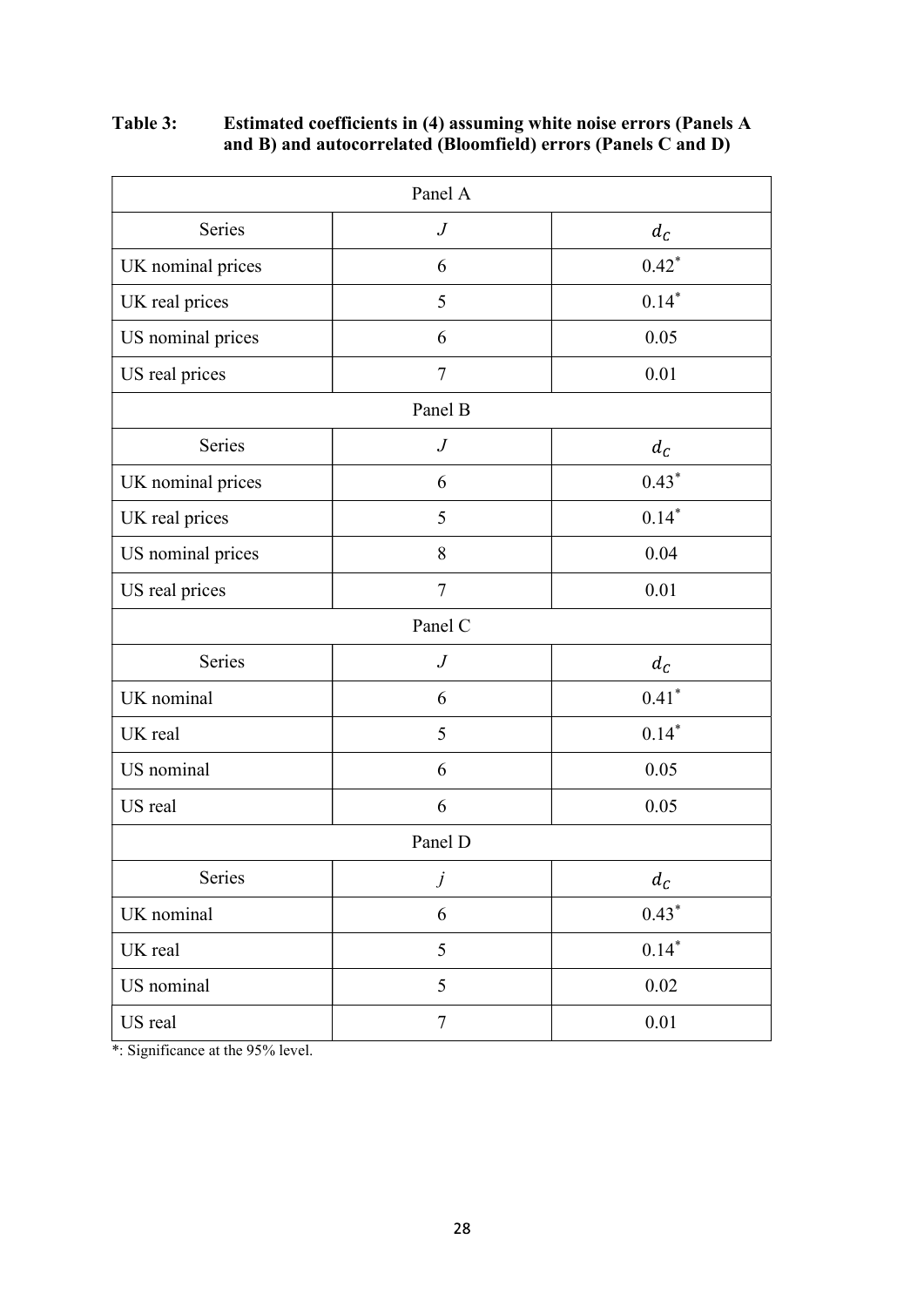|            | Panel A                    |                |                   |  |  |  |
|------------|----------------------------|----------------|-------------------|--|--|--|
| Series     | $d_{\scriptscriptstyle L}$ | $\dot{J}$      | $d_{\mathcal{C}}$ |  |  |  |
| UK nominal | 0.79                       | $\sqrt{6}$     | $0.14*$           |  |  |  |
| UK real    | 0.86                       | $\overline{4}$ | 0.03              |  |  |  |
| US nominal | 0.79                       | 5              | $0.07\,$          |  |  |  |
| US real    | $0.80\,$                   | 5              | 0.09              |  |  |  |
|            | Panel B                    |                |                   |  |  |  |
| Series     | $d_L$                      | $\dot{J}$      | $d_{\mathcal{C}}$ |  |  |  |
| UK nominal | $0.60\,$                   | 5              | $0.10^\ast$       |  |  |  |
| UK real    | 0.65                       | $\overline{4}$ | 0.01              |  |  |  |
| US nominal | 0.60                       | $\overline{4}$ | 0.02              |  |  |  |
| US real    | $0.60\,$                   | $\overline{4}$ | 0.03              |  |  |  |
|            |                            | Panel C        |                   |  |  |  |
| Series     | $d_L$                      | $\dot{J}$      | $d_{\mathcal{C}}$ |  |  |  |
| UK nominal | $0.68\,$                   | $\overline{4}$ | $0.40*$           |  |  |  |
| UK real    | 0.86                       | $\overline{4}$ | 0.03              |  |  |  |
| US nominal | 0.51                       | 6              | 0.10              |  |  |  |
| US real    | 0.52                       | 5              | 0.09              |  |  |  |
|            |                            | Panel D        |                   |  |  |  |
| Series     | $d_L$                      | j              | $d_{\mathcal{C}}$ |  |  |  |
| UK nominal | 0.68                       | $\overline{4}$ | $0.38*$           |  |  |  |
| UK real    | $0.80\,$                   | 5              | 0.04              |  |  |  |
| US nominal | 0.51                       | 5              | 0.09              |  |  |  |
| US real    | 0.50                       | 5              | $0.08\,$          |  |  |  |

Table 4: Estimated coefficients in (9) assuming white noise errors (Panels A and B) and autocorrelated (Bloomfield) errors (Panels C and D)

\*: Significance at the 95% level.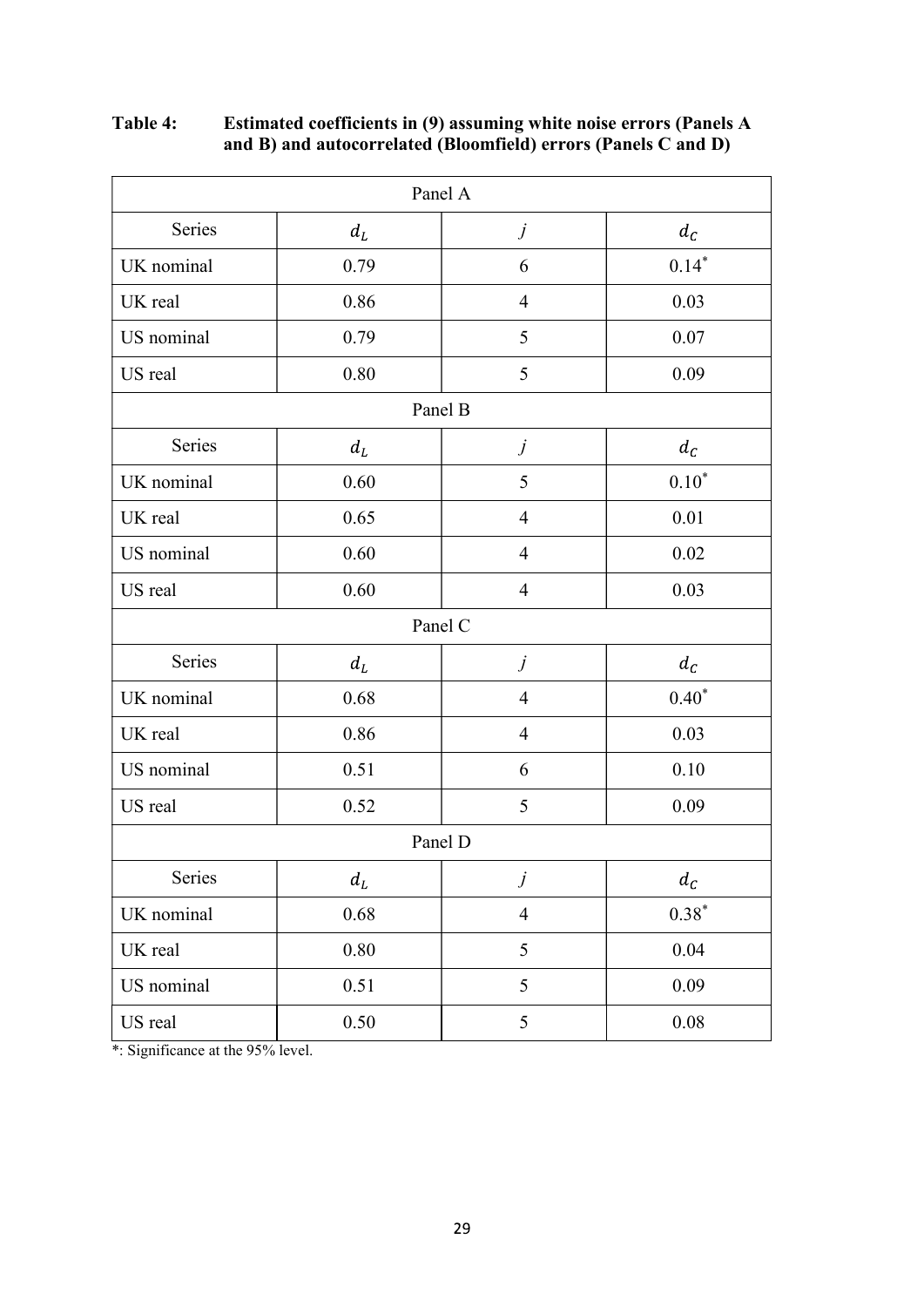| $\ddot{i}$<br>White noise |                  |                  |                              |                   |              |                 |
|---------------------------|------------------|------------------|------------------------------|-------------------|--------------|-----------------|
|                           |                  | First sub-sample |                              | Second sub-sample |              |                 |
| Series                    | No terms         | Intercept        | Trend                        | No terms          | Intercept    | Trend           |
| UK nom. prices            | 1.08             | 1.60             | 1.61                         | 0.93              | 1.73         | 1.65            |
|                           | (0.99, 1.22)     | (1.45, 1.85)     | (1.46, 1.87)                 | (0.66, 1.26)      | (1.41, 2.13) | (1.33, 2.06)    |
| UK real prices            | 0.98             | 1.66             | 1.64                         | 0.90              | 1.60         | 1.64            |
|                           | (0.89, 1.10)     | (1.41, 1.98)     | (1.41, 1.94)                 | (0.67, 1.20)      | (1.22, 2.14) | (1.41, 2.23)    |
| US nom. prices            | 1.01             | 1.00             | 1.00                         | 0.94              | 1.32         | 1.22            |
|                           | (0.91, 1.15)     | (0.86, 1.19)     | (0.86, 1.19)                 | (0.75, 1.21)      | (1.09, 1.56) | (1.07, 1.42)    |
| US real prices            | 1.02             | 0.98             | 0.98                         | 0.95              | 0.72         | 0.86            |
|                           | (0.91, 1.16)     | (0.78, 1.19)     | (0.81, 1.19)                 | (0.79, 1.18)      | (0.56, 1.27) | (0.58, 1.25)    |
|                           |                  | $\overline{11}$  | Autocorrelation (Bloomfield) |                   |              |                 |
|                           | First sub-sample |                  |                              | Second sub-sample |              |                 |
| Series                    | No terms         | Intercept        | Trend                        | No terms          | Intercept    | Trend           |
| UK nom. prices            | 1.03             | 1.18             | 1.20                         | 0.56              | 0.66         | 0.68            |
|                           | (0.88, 1.25)     | (1.07, 1.35)     | (1.06, 1.38)                 | (0.19, 1.36)      | (0.27, 1.93) | $(-0.26, 1.72)$ |
| UK real prices            | 1.02             | 0.89             | 0.89                         | 0.67              | 0.61         | 0.19            |
|                           | (0.82, 1.25)     | (0.68, 1.20)     | (0.68, 1.20)                 | (0.13, 1.34)      | (0.40, 1.07) | $(-0.42, 1.10)$ |
| US nom. prices            | 0.99             | 0.74             | 0.72                         | 0.80              | 1.42         | 1.26            |
|                           | (0.80, 1.25)     | (0.46, 1.07)     | (0.48, 1.07)                 | (0.29, 1.26)      | (0.34, 1.96) | (0.91, 1.84)    |
| US real prices            | 0.98             | 0.61             | 0.63                         | 0.85              | 0.49         | 0.22            |
|                           | (0.77, 1.29)     | (0.43, 1.14)     | (0.34, 1.10)                 | (0.55, 1.25)      | (0.37, 0.63) | $(-0.01, 0.75)$ |

Table 5: Estimates of  $d_L$  for each sub-sample using a parametric method

In bold the selected models according to the deterministic terms using the t-values of the corresponding estimated coefficients. For the confidence bands, we use Robinson (1994).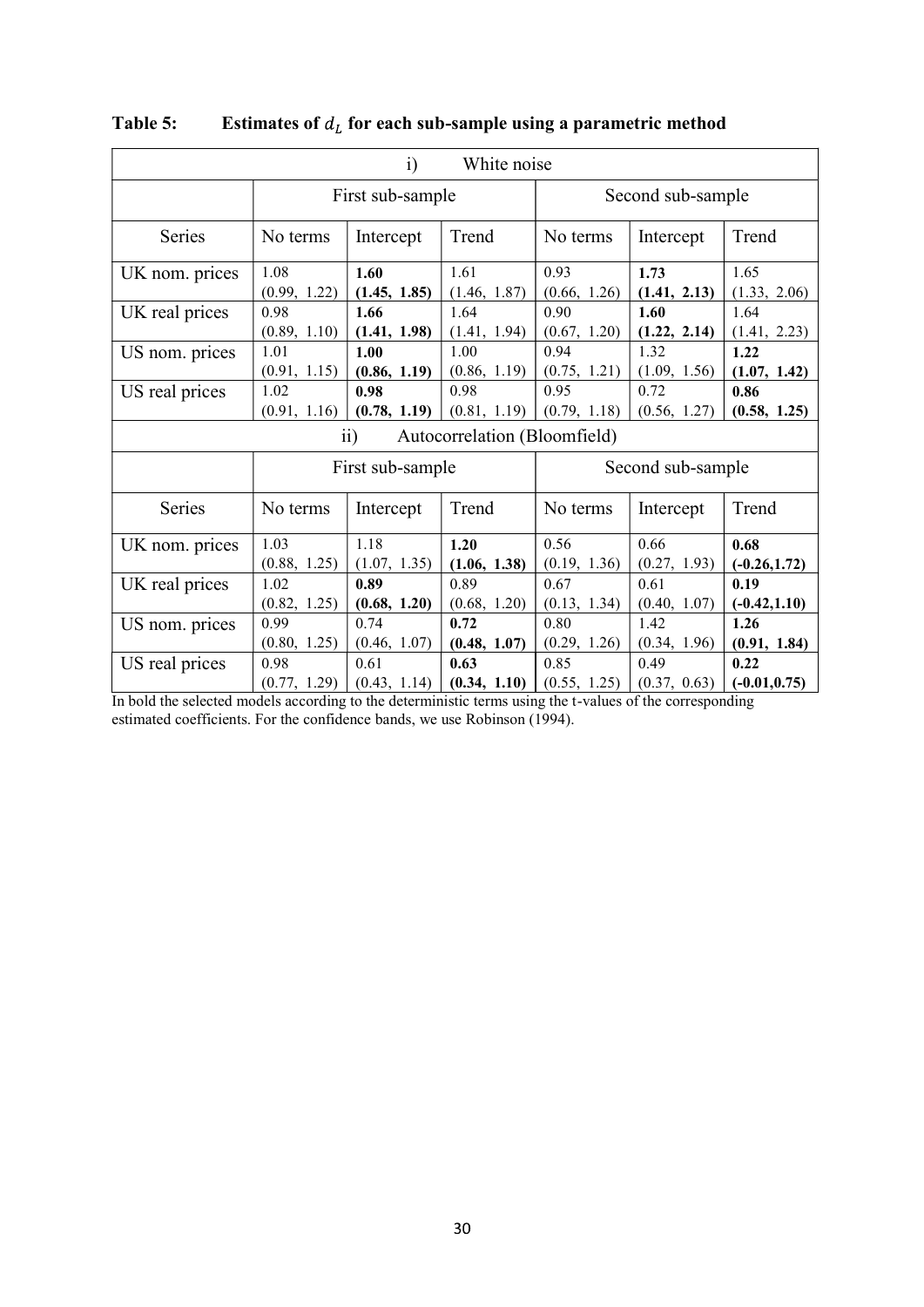| Original data<br>$\mathbf{i}$           |                |                   |                |                   |  |  |
|-----------------------------------------|----------------|-------------------|----------------|-------------------|--|--|
| Series                                  |                | First sub-sample  |                | Second sub-sample |  |  |
|                                         | $\dot{J}$      | $d_{\mathcal{C}}$ | j              | $d_{\mathcal{C}}$ |  |  |
| UK nominal                              | 6              | $0.48*$           | 5              | $-0.09$           |  |  |
| UK real                                 | 5              | $-0.18$           | 5              | $-0.22$           |  |  |
| US nominal                              | 5              | $-0.19$           | $\overline{4}$ | 0.31              |  |  |
| US real                                 | $\overline{4}$ | $0.32*$           | $\overline{4}$ | $0.41*$           |  |  |
| $\overline{ii}$<br>Mean subtracted data |                |                   |                |                   |  |  |
| Series                                  |                | First subsample   |                | Second subsample  |  |  |
|                                         | $\dot{J}$      | $d_{\mathcal{C}}$ | j              | $d_{\mathcal{C}}$ |  |  |
| UK nominal                              | 6              | $0.54*$           | 6              | 0.02              |  |  |
| UK real                                 | 6              | $0.47*$           | 5              | 0.30              |  |  |
| US nominal                              | 6              | $0.53*$           | 6              | $-0.08$           |  |  |
| US real                                 | 6              | $0.48*$           | 6              | 0.31              |  |  |

# Table 6: Estimated coefficients in (4) for each subsample

\*: Significance at the 95% level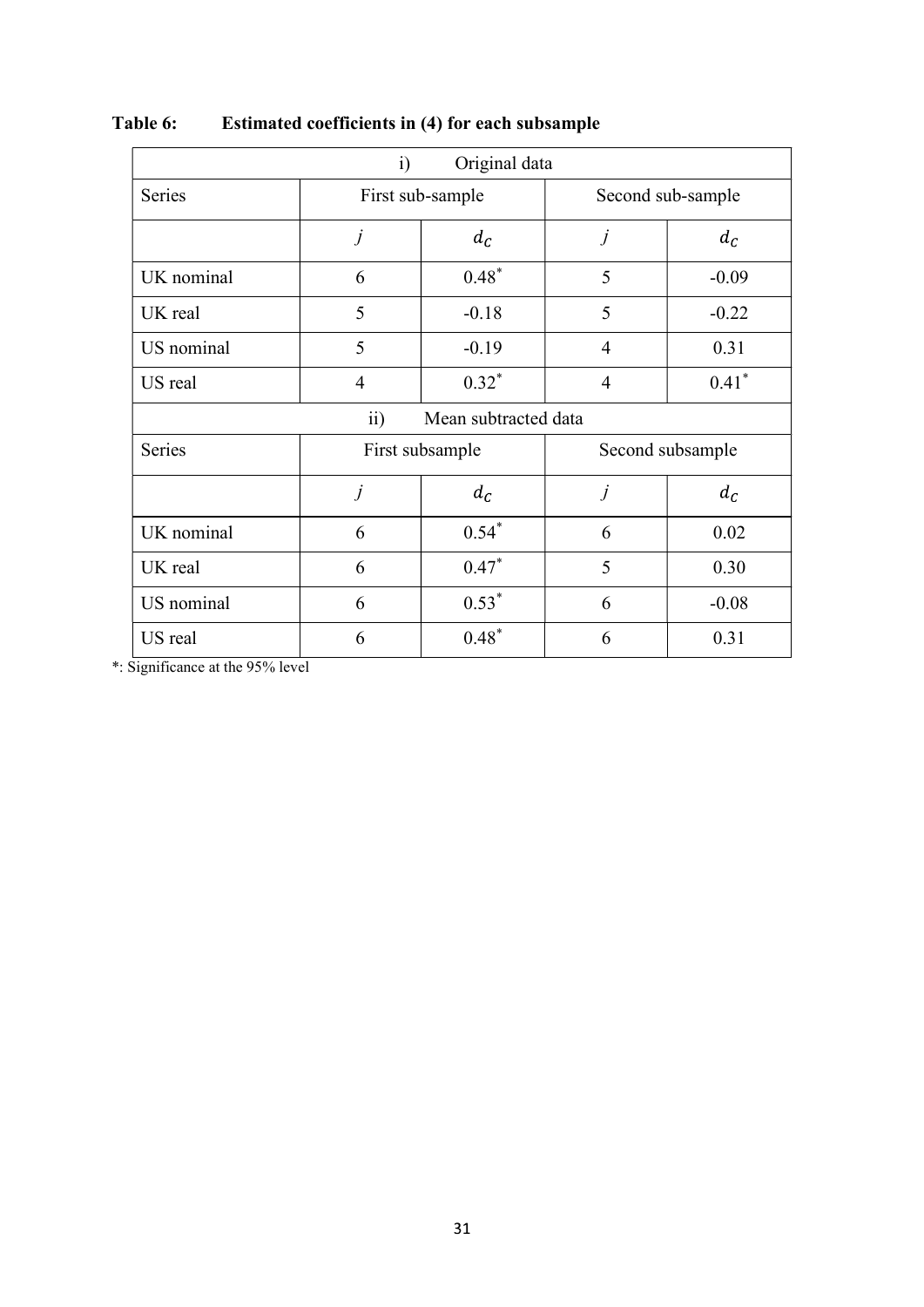# Table 7: Estimated coefficients in (9) assuming white noise errors (Panels A and B) and autocorrelated (Bloomfield) errors (Panels C and D) with the first sub-samples

| Panel A: Original data |          |                               |                   |  |  |
|------------------------|----------|-------------------------------|-------------------|--|--|
|                        | $d_L$    | $\dot{J}$                     | $d_{\mathcal{C}}$ |  |  |
| UK nominal             | 1.29     | $\overline{7}$                | $0.22*$           |  |  |
| UK real                | 1.16     | $\overline{4}$                | $-0.03$           |  |  |
| US nominal             | 0.59     | 5                             | $-0.07$           |  |  |
| US real                | 1.13     | 5                             | $-0.04$           |  |  |
|                        |          | Panel B: Mean subtracted data |                   |  |  |
|                        | $d_L$    | $\dot{J}$                     | $d_{\mathcal{C}}$ |  |  |
| UK nominal             | 0.78     | 5                             | $0.24*$           |  |  |
| UK real                | 0.82     | $\overline{4}$                | 0.03              |  |  |
| US nominal             | 0.50     | $\overline{4}$                | 0.00              |  |  |
| US real                | 0.48     | $\overline{4}$                | $-0.03$           |  |  |
|                        |          | Panel C: Original data        |                   |  |  |
|                        | $d_L$    | $\dot{J}$                     | $d_{\mathcal{C}}$ |  |  |
| UK nominal             | 1.28     | $\overline{4}$                | $0.33*$           |  |  |
| UK real                | 1.04     | $\overline{4}$                | $-0.03$           |  |  |
| US nominal             | 0.66     | 6                             | 0.06              |  |  |
| US real                | 0.71     | $\overline{4}$                | $-0.04$           |  |  |
|                        |          | Panel D: Mean subtracted data |                   |  |  |
|                        | $d_L$    | $\dot{J}$                     | $d_{\mathcal{C}}$ |  |  |
| UK nominal             | 0.58     | $\overline{4}$                | $0.19*$           |  |  |
| UK real                | 0.66     | 5                             | $-0.01$           |  |  |
| US nominal             | 0.47     | 5                             | 0.04              |  |  |
| US real                | $0.61\,$ | $\overline{4}$                | $-0.08$           |  |  |

 $\frac{1}{\cdot}$  Significance at the 95% level